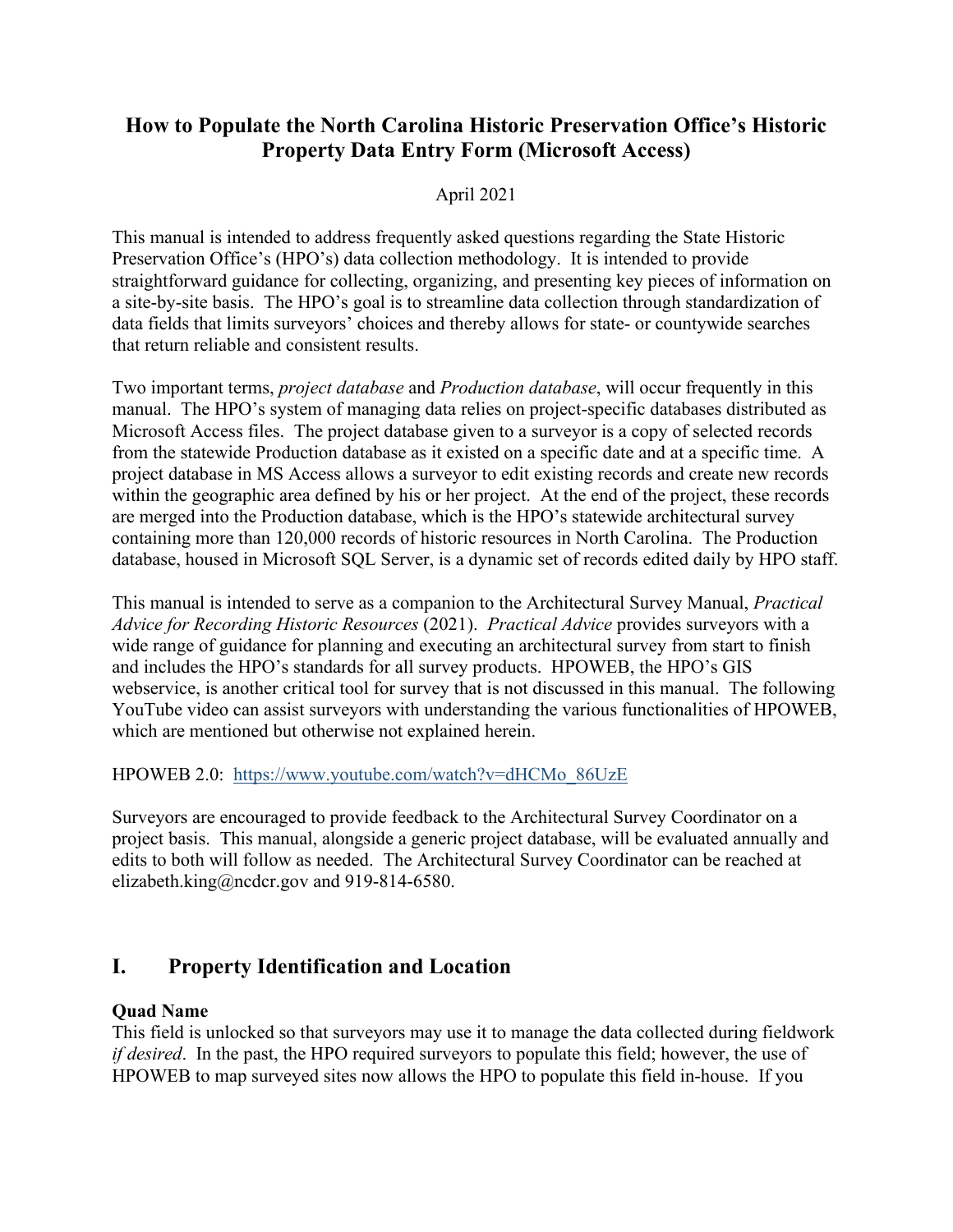choose to populate this field, HPO staff will override your choices when the project database is merged into Production. This field is limited to prepopulated values defined by the project area.

## **GIS Status**

This field is locked for HPO use. The following key explains the codes used in this field.

P: Resource has been mapped with a point

B: Resource has been mapped with a boundary. Now essentially obsolete, this code was once used for linear features like the Blue Ridge Parkway and Appalachian Trail.

PB: Resource has been mapped with a point and a boundary

## **County**

This field is limited to prepopulated values defined by the project area.

## **Survey Site No.**

Input shall be limited to the unique alphanumeric code assigned to a single surveyed site, e.g., AM0001. As of 2021, each survey site number shall contain a two-letter county code and four numerals. Leading zeros are required for survey site numbers containing less than four numerals. Several counties are approaching 10,000 surveyed sites. The HPO will update this guidance as the need for a fifth numeral arises.

## **Blockface**

For many years, the HPO recorded multiple related historic resources, most often city blocks or portions of city blocks called "blockfaces," using a single survey site number. While this practice is no longer in use, many existing Blockface files are encountered during survey updates. Frequently, individual resources within a Blockface also have been assigned a unique survey site number. This field is intended to flag individually surveyed resources that are also part of a Blockface file. For example, HK0032 is the survey site number assigned to houses within the 100 block of S. Highland St. in the Raeford Historic District (NR 2006). One of the houses in this block, the John W. McLauchlin House at 111 S. Highland St., has been individually surveyed as HK0025. The Blockface field for record HK0025 should contain "HK0032" to flag the McLauchlin House's inclusion in the Blockface file. The Blockface field for HK0032 should be empty.

Please note, the only appropriate input in the Blockface field is an alphanumeric survey site number, e.g., AM0001.

## **List Status**

This field is locked for HPO use. The following key explains the codes used in this field.

NR: Resource has been individually listed in the National Register SL: Resource has been individually added to the Study List DOE: Resource has been Determined Eligible through the Section 106 process or other Federal action

SLDOE: Resource has both SL and DOE status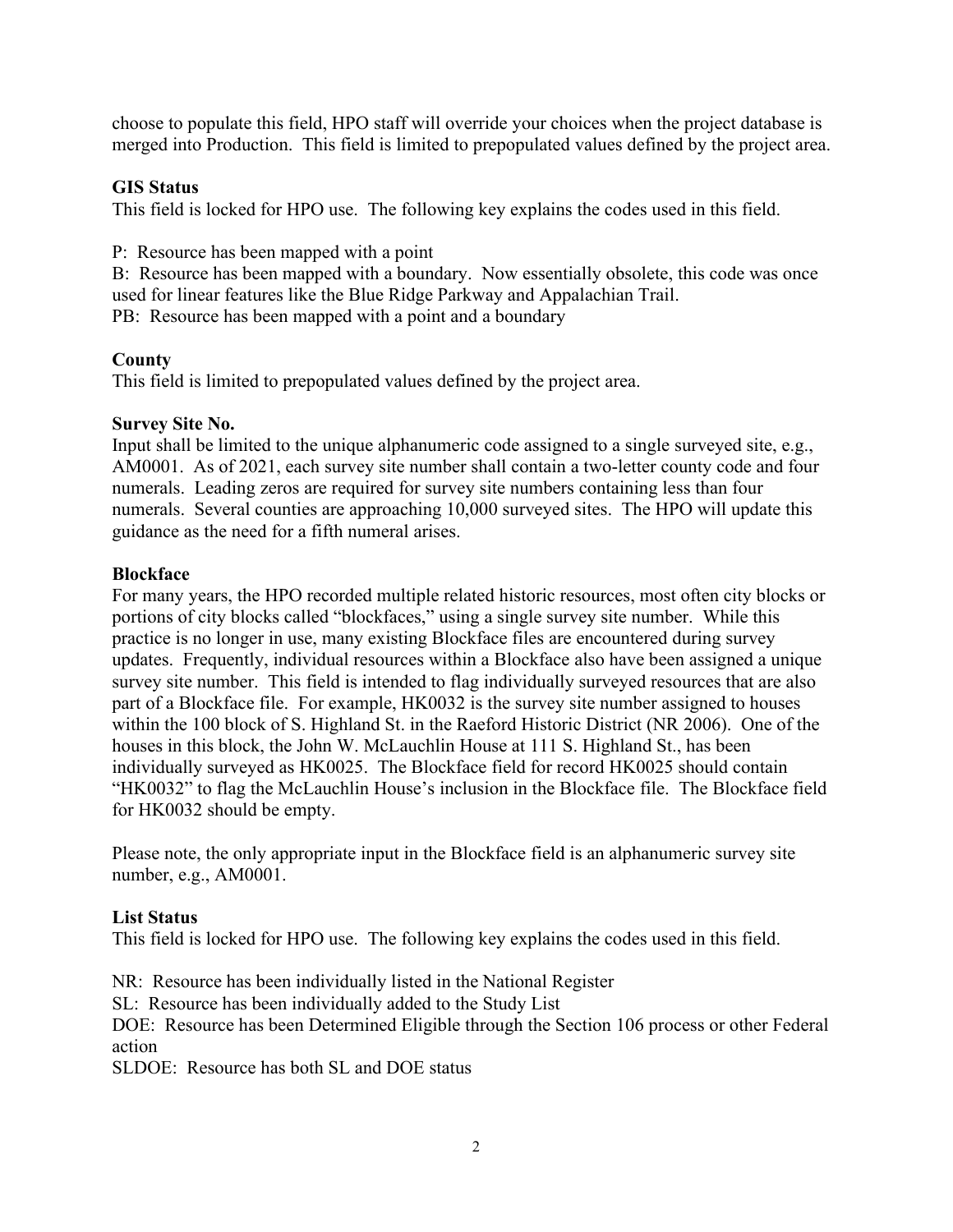iHD: Resource is located within a NR, SL, DOE, or local historic district. Resource may be contributing *or* non-contributing to the district.

LO: Resource has been designated a Local Landmark

Cover: Indicates that this survey site number has been assigned to a Multiple Property Documentation Form (i.e., a "cover") under which there may be several resources individually listed in the National Register

CR: Indicates a duplicate record that should be "cross-referenced" with the official record of a surveyed site. May result from a past clerical error or be the result of a deliberate "duplicate" assigned to a resource listed in the National Register that is in two counties and thus has two survey site numbers.

SL-D: Resource was individually added to the Study List and subsequently demolished NR-R: Resource was individually listed in the National Register and subsequently removed (i.e., de-listed)

M: Resource's status is "missing" due to clerical error in early HPO records

Because some resources have multiple statuses, this field prioritizes individual status first, in order of highest to lowest status (NR, SL *and/or* DOE, LO), then district status. For example, if an individual resource has Local Landmark designation and also is a contributing building within a National Register historic district, LO is the appropriate code for this field because individual status is prioritized above district status.

## **Link Path**

This field is locked for HPO use.

## **Naming Survey Sites**

The names given to surveyed sites should reflect historic ownership, function, or events. Houses are typically named for their original owner or for a series of owners who contributed in important ways to the development of the site and/or occupied it for long periods. Churches, schools, commercial buildings, and industrial complexes should be surveyed using their original names or the names that are most likely to correspond to any potential Period of Significance for the resource. Later ownership or function, variations in spelling, and local nicknames can be noted in the **Other Name** field.

The owners of many elite houses named their property early in its history, e.g., Buck Spring Plantation. Many resources in North Carolina have been surveyed using owner-bestowed titles; in these cases, surveyors should note ownership in the **Other Name** field. For example, WR0001 is called Buck Spring Plantation in the **Name by which Alphabetized** field and the Nathaniel Macon House in the **Other Name** field. Occasionally the opposite is true. WR0018 is called the Mary Ann Browne House in the **Name by which Alphabetized** field and Oakley Grove in the **Other Name** field. If the surveyor has the opportunity to record a "titled" property for the first time, the methodology used to name WR0018 should be followed.

Descriptive names given to houses or other buildings late in their history can be noted in the Narrative Summary but should not be used to identify the surveyed resource in any of the name fields.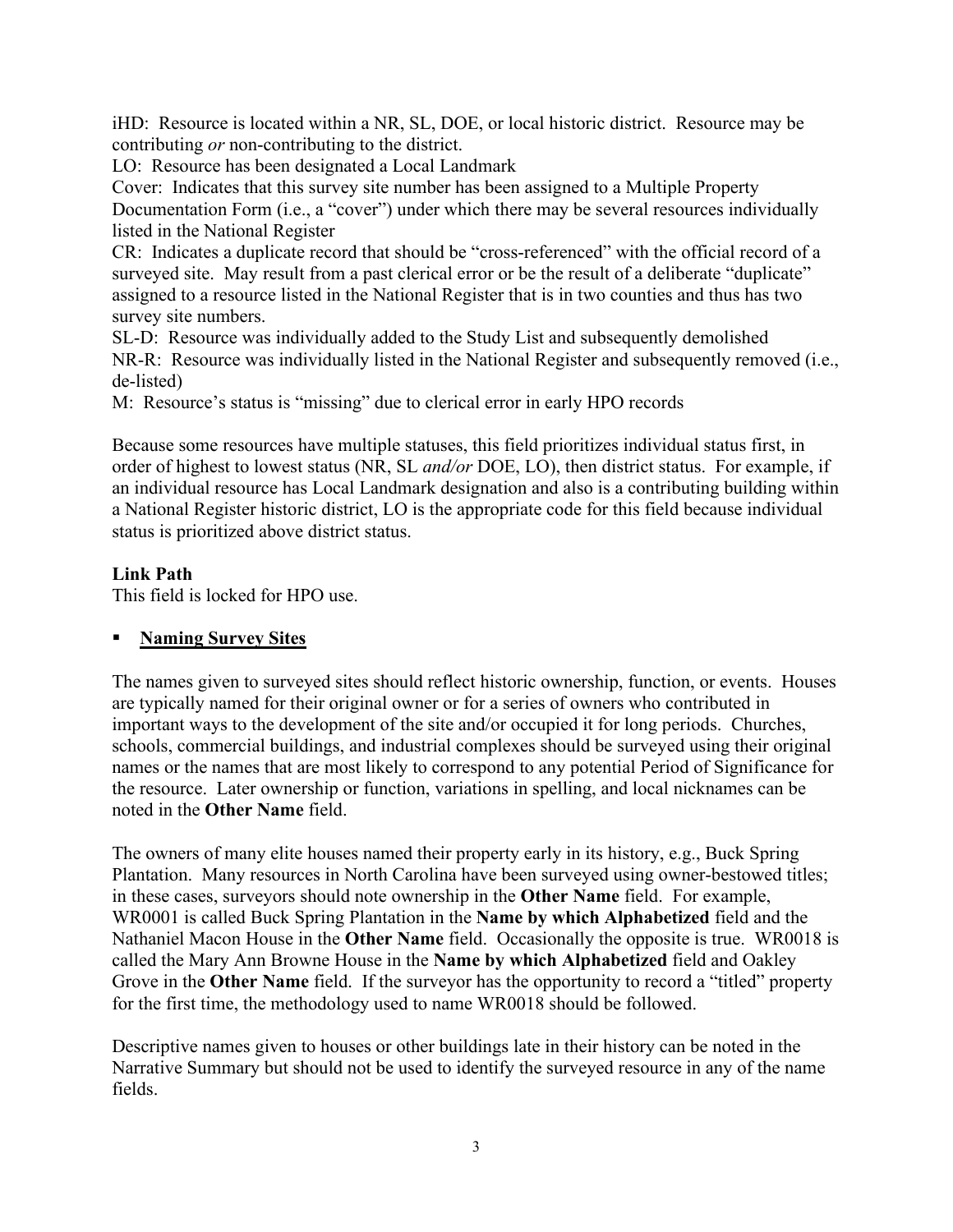Whenever possible and appropriate, please provide both male and female associations (often, husband and wife), e.g., the **[First Name]** Bill and Mary **[Name by which Alphabetized]** Davidson House rather than the **[First Name]** Bill **[Name by which Alphabetized]** Davidson House.

## **First Name (if any)**

This field is not required but should be populated whenever information is available. Characters are limited, so the use of initials may be necessary for longer proper names. Full information can be provided in the **Narrative Summary** field when space is insufficient. *Do not extend* first name information into the **Name by which Alphabetized** field.

When surveying a property for an historic association it no longer possesses, it is often appropriate to add "(former)" to the First Name field. For example, an historic church that in recent years has been deconsecrated and converted to an entertainment venue should be surveyed as **[First Name]** (former) **[Name by which Alphabetized]** First Church of Any Town.

## **Name by which Alphabetized**

This field allows the project database, and later the Production database, to be organized alphabetically. The field must begin with the first word in alphabetic sequence. For example, "Browne House" allows the Mary Ann Browne House to be sorted alphabetically.

Numerous resources cannot be positively identified during a survey project. When biographical information for a resource is lacking, name it as generically as possible, e.g., "House" rather than "Coastal Cottage" and "Church" rather than "Chapel." "Commercial Building" is frequently used in central business districts.

This field is also the appropriate place to add a few additional pieces of information on an asneeded basis. When primary resources have been removed from a surveyed site, "(Gone)" should be added to the end of the field. For example, "Olivet Moravian Church (Gone)" reflects the loss of the 1929 church building after it was recorded during the 1978 Forsyth County Architectural Survey.

Moved resources also should be flagged in this field. For example, survey site number FY0603 was assigned to the Wolff-Moser House on its original site in rural Forsyth County. When the house was moved to Bethania in 2004, it received a new survey site number (FY4204) that corresponds to the house's new location. The Name by which Alphabetized field was edited as follows:

[FY0603] Wolff-Moser House (Original site) [FY4204] Wolff-Moser House (Current site)

If the Wolff-Moser House should be moved for a third time, then FY4204 should be changed to Wolff-Moser House (Second site) and the new survey site number would correspond to Wolff-Moser House (Current site).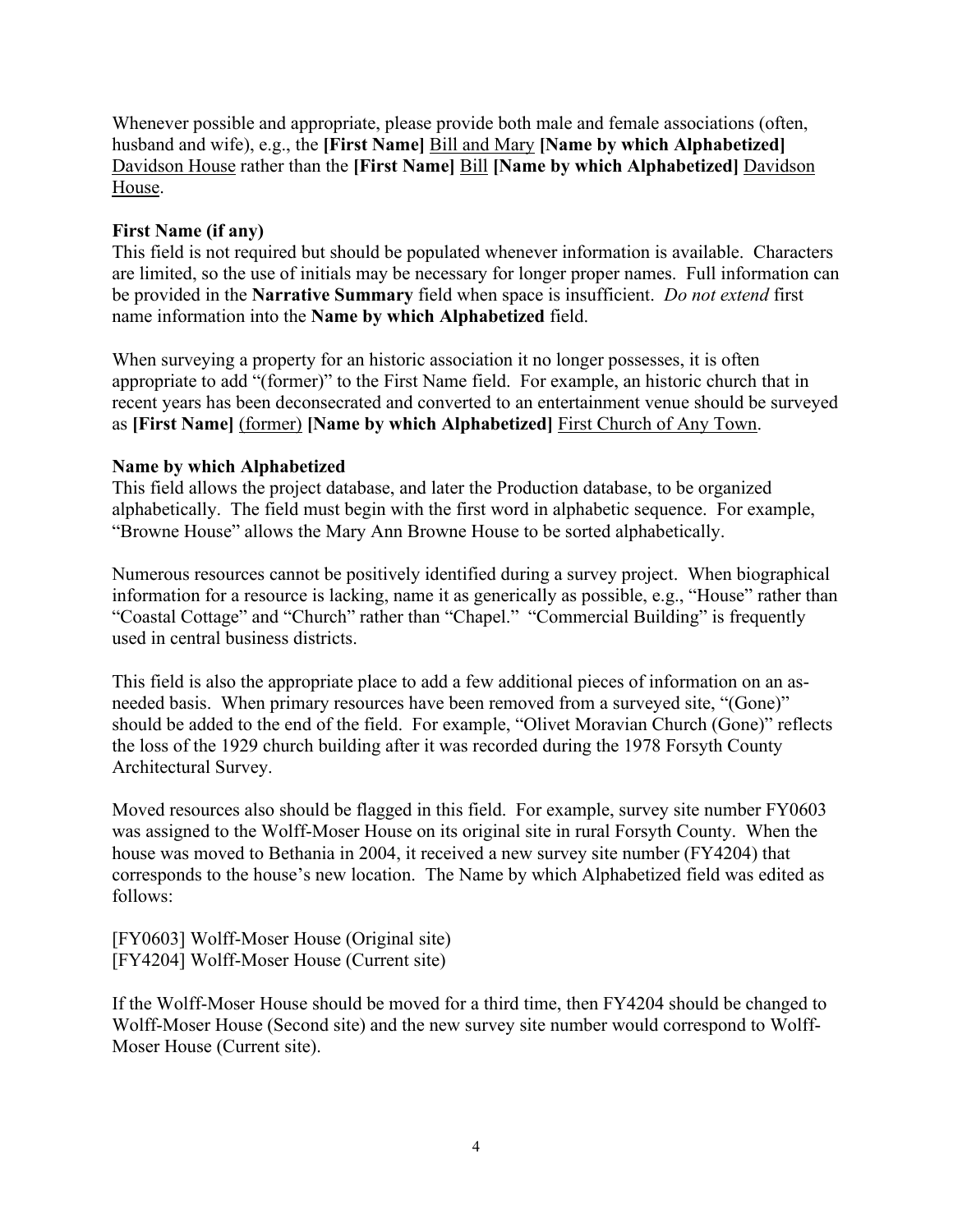Surveyors may also notice the use of (Duplicate site) in the Name by which Alphabetized field. This indicates that a single surveyed site has been erroneously assigned two (or more) survey site numbers. The **Narrative Summary** should provide more information about the other survey site number. Typically, the lower survey site number is given priority, but if the higher number is associated with a property's status (National Register, Study List, Determined Eligible, or Local Landmark), the higher number usually identifies the site. Surveyors who believe they have discovered a duplicate site involving two or more *previously assigned* survey site numbers should contact the HPO to confirm the potential duplicate site number and receive instructions on how to proceed. Surveyors who *have assigned* duplicate survey site numbers during an active survey are required to correct their mistake(s).

## **Other Name**

Later ownership or function, variations in spelling, and local nicknames can be entered here. This field is intended primarily for names in historic, rather than recent or current, use.

## **Addressing Survey Sites**

In 1989, the General Assembly of North Carolina enacted Senate Bill 509, which mandates that local governments assign 911 addresses to properties requiring public safety services. In some counties, full implementation of the 911 address system took more than a decade; however, in 2021, the HPO anticipates that nearly all historic resources have been assigned a physical address. Exceptions include landscape features, infrastructure, support buildings that lack a clear historic association with a resource assigned a 911 address, and primary resources that are abandoned and/or ruinous. *The HPO advises surveyors to consider the county tax administration's data to be the authoritative source of a resource's 911 address.* This information can be obtained from a county's GIS website, or by using the Parcel layer in HPOWEB.

Many rural resources were surveyed prior to the implementation of the 911 address system. Some municipalities have altered their address system since their last architectural survey took place. **During survey updates, surveyors must confirm current 911 addresses and populate the database with this information.** Resources that have been removed from their sites since last surveyed are exempt from this requirement, *if* a 911 address was never assigned or is not discoverable.

## **Street No.**

Surveyors should provide the street number assigned by the 911 address system, unless no such number has been assigned. In some cases, what the surveyor and/or HPO considers a primary resource is different from the primary resource identified in the 911 address system. For example, many unoccupied houses have been surveyed over the years. Sometimes these unoccupied houses sit on the same tax parcel as a newer, occupied dwelling, and the local authority has assigned a house number to the occupied dwelling but not to the older dwelling that is the surveyor's primary concern. Similarly, sometimes a dependent building such as a tobacco barn has been assigned a survey site number independent of a larger farm complex, yet this type of property will not have been assigned a 911 address. In such cases where a principal resource (from the HPO's perspective) is considered a dependent building in the 911 address system, the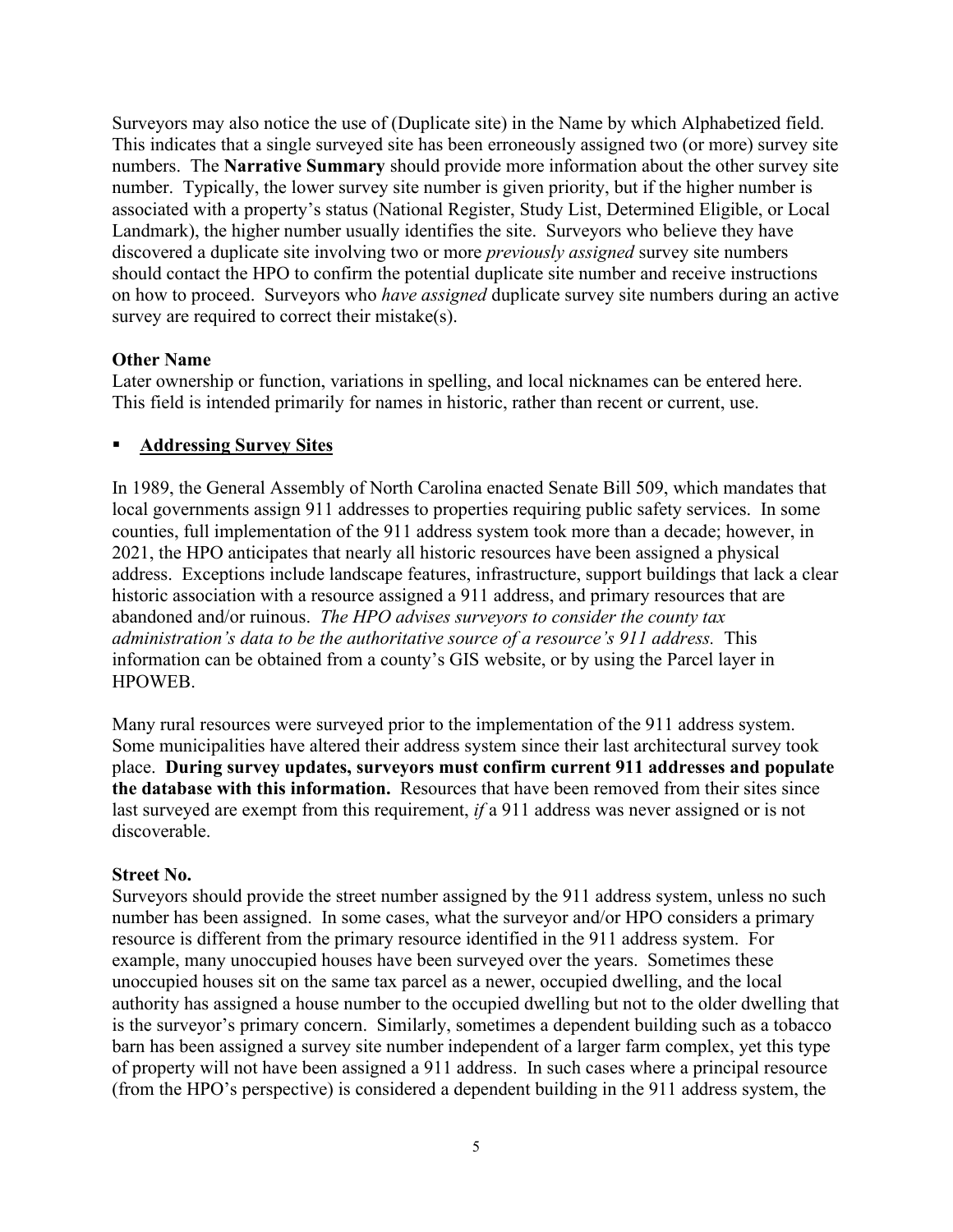surveyor should make a note in the **Narrative Summary** field *but should not populate* the Street No. field. For example, "AM0001 is part of the tax parcel associated with 123 E. Main St. and sits slightly northeast of the addressed dwelling."

## **St. Prefix** *or* **Suffix**

Street direction is not always needed; however, if the local tax administration's data includes a street direction, the surveyor should populate this field. A field is provided both before and after the **Street/Road** field, as a few municipalities use directional suffixes rather than prefixes. Only one of the two fields should be populated. These fields are limited to prepopulated values.

## **Street/Road**

Most survey projects are too large to allow pre-population of this field. For this reason, surveyors are asked to be mindful of spelling mistakes. The HPO will audit this field on a project basis. Street/Road should be provided even if a house number has not been assigned.

## **Road Type**

This field is limited to prepopulated values. Notify HPO staff if you require a value that is not listed.

In a few cases, it may be preferrable to include the Road Type in the **Street/Road** field. For example, inputting "NC Hwy 33" in the **Street/Road** field and leaving empty the Road Type field results in an address that is more in keeping with common parlance than **[Street/Road]** NC 33 **[Road Type]** Highway. However the surveyor chooses to complete these fields, it must be done consistently for all records associated with his or her project.

## **Side of Street (opt)**

This field is limited to prepopulated values. This an optional field. Input is most helpful when a 911 address is not available.

## **Location Description**

Prior to full implementation of the 911 address system, the Location Description field provided the best way to identify the location of most rural resources. A typical entry in this field reads, "State Route 1966, at junction with State Route 1910." This field remains crucial for those resources that have not received a 911 address.

In most cases, this field can be left blank, especially if a resource has a 911 address, if its tax parcel has been identified, and if it has been definitively mapped in HPOWEB.

*Under no circumstances should a surveyor use this field to describe the physical characteristics of a location. Only information that assists in geospatially pinpointing a resource should be entered. A site description can be provided in the Narrative Summary field.*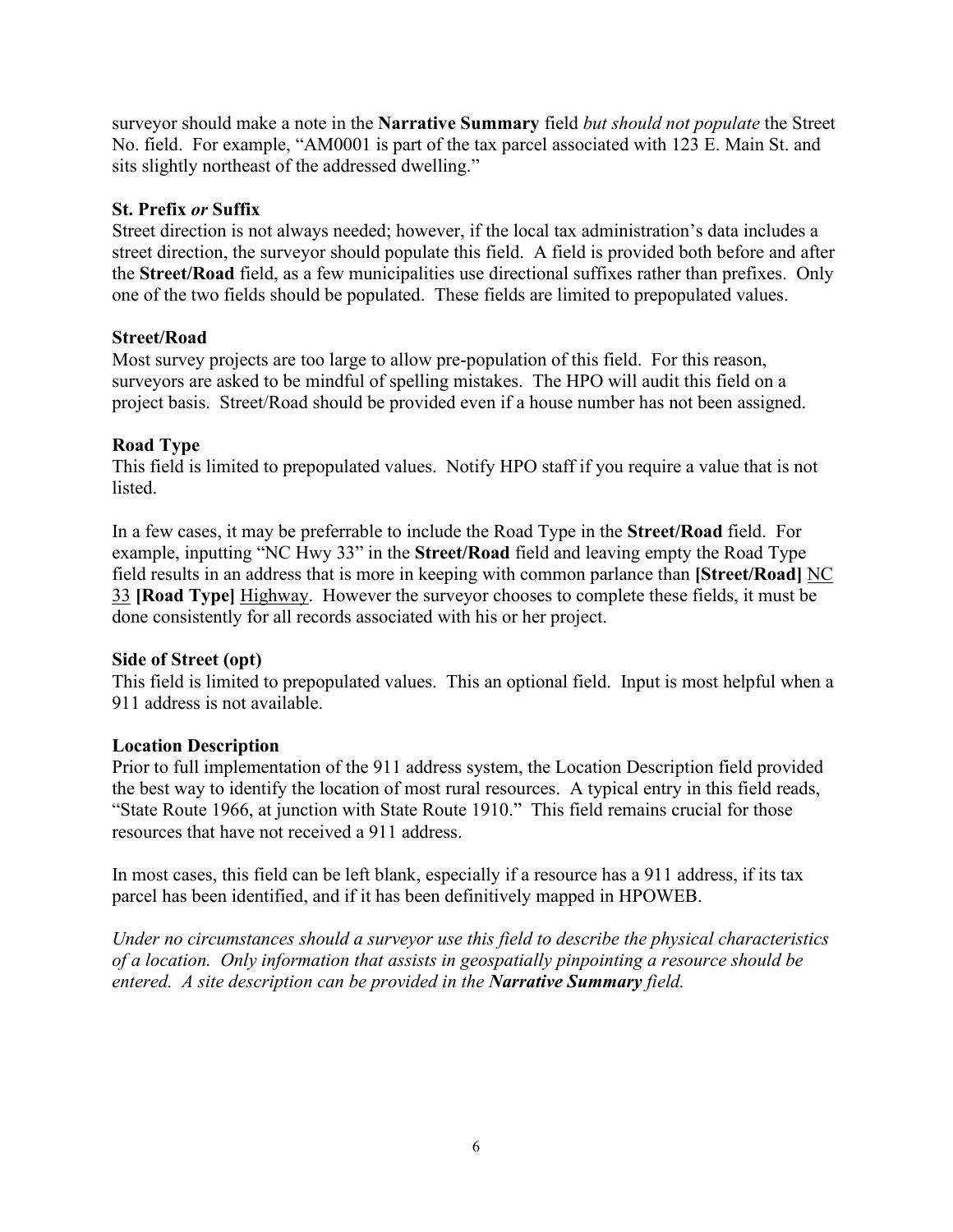## **Town/City**

For many projects, the HPO will limit this field to prepopulated values.

When conducting a survey update, surveyors should be mindful that many resources once considered to be in a rural crossroads community or in the vicinity of a city or town have in intervening years been claimed by a municipality as corporate limits have expanded. Sometimes local governments are willing to provide surveyors with the most up-to-date information about municipal limits and extra-territorial jurisdiction. If a local partner is unable to do so, the HPO recommends using HPOWEB's Municipal Boundaries layer, which as of this writing is current through 2017.

*It is critical that digital photo labels and survey file labels match the address given in the project database. Update each component of the survey file when you update the address.*

## **If vicinity**

Choose "vicinity" for resources that are close to but not within a municipal boundary or its extraterritorial jurisdiction; otherwise, leave this field empty. When completing a survey update, please be mindful that notions of "vicinity" have changed dramatically over the life of the HPO's architectural survey program, and a once-rural property may be well inside municipal limits today.

## **Ownership Status**

This field is limited to prepopulated values. Ownership status should reflect the property's status at the time of survey.

## **Needs Additional Research**

Check this box if additional research is warranted outside the scope of the current survey. Indicate in the **Narrative Summary** what questions remain to be answered and/or what resources might yield additional information.

## **Actions Form**

## *Save the record before opening the Actions Form!*

The Actions Form ties the identity of the surveyor and the project to individual survey records. This is an important way to track the administrative history of the HPO's architectural survey program. The HPO prepopulates a current Action item for existing survey records scheduled for resurvey prior to releasing the project database to surveyors. Surveyors are required to enter a current Action item for new records created over the course of their project.

To create an Action item, tap or click the "Open Actions Form" button. Enter the survey site number. Doing so will prepopulate the Property Name and the year the survey takes place. Select your name or your firm's name from the Surveyor/Reporter field. The HPO will prepopulate this field for your use. Select the month that corresponds with the field survey of the resource. Last, choose an Action item from the list HPO staff will prepopulate for your use. Tap or click "Close Form" to return to the Data Entry Form.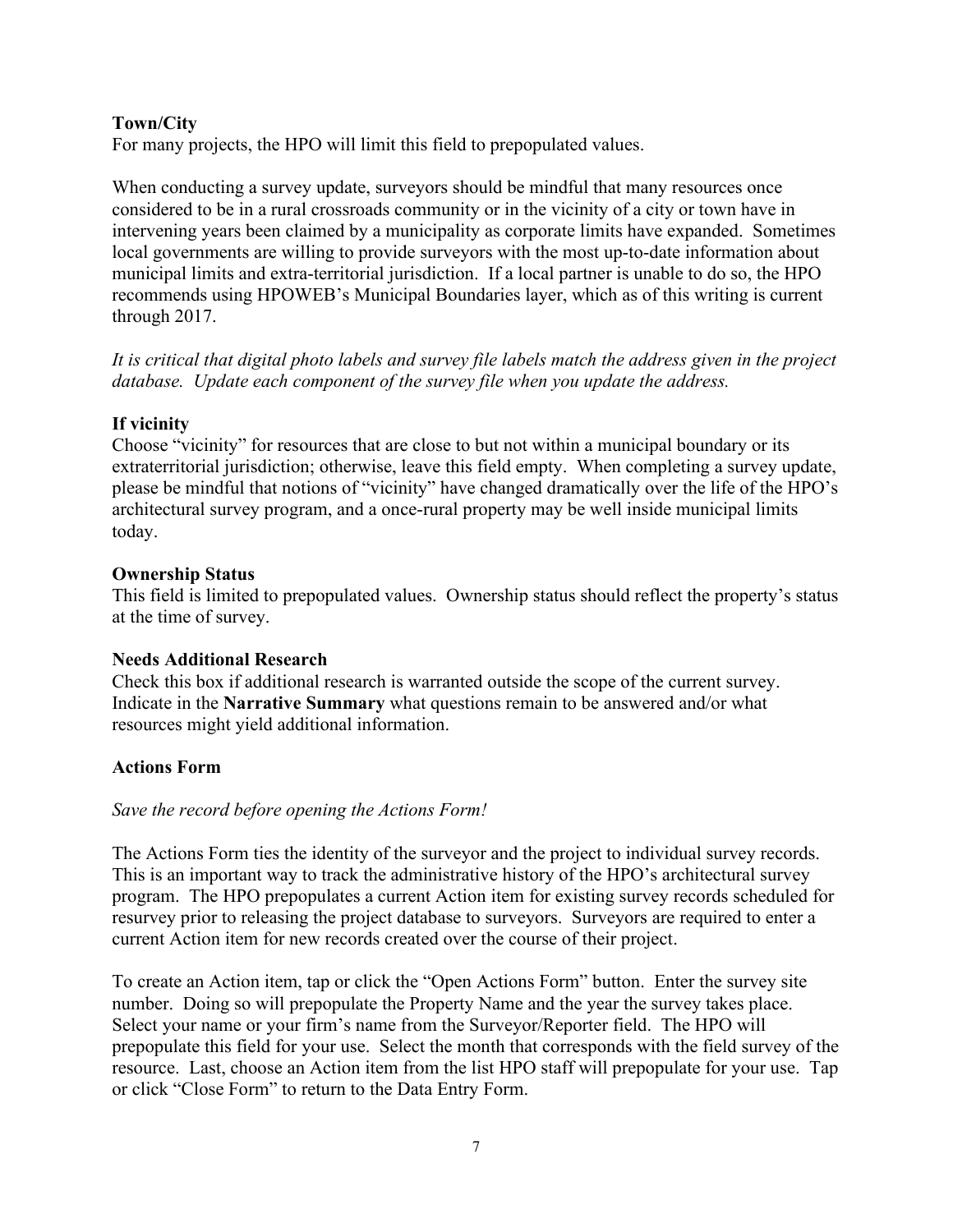# **II. District/Neighborhood/Area (D/N/A) Association**

This section of the form only applies to resources that have been surveyed as districts, neighborhoods, or areas rather than individually. This most commonly applies to historic districts with a designated status, i.e., that are listed in the National Register, have been added to the Study List, have been Determined Eligible through the Section 106 review process or another Federal action, or have been designated Local Landmarks. D/N/As also include resources that are surveyed at a district, neighborhood, or area level but either do not merit formal status or remain unevaluated.

To use this section of the database, the surveyor must first tap or click the "Open Districts Add/Edit Form" button. Doing so will navigate the surveyor away from the Data Entry Form and into the D/N/A Data Entry Form. (The former has a dark red banner, and the latter has a purple banner.) Once the D/N/A Data Entry Form is populated, the District will prepopulate in the **Name** field within the Data Entry Form. If the district has status, the status information will automatically populate when the Name is chosen from the values available. For National Register districts, the surveyor should select C or NC, as well as Building, Structure, Object, or Site.

Please note: the **Name** field must always contain a value. The default value is <u>None</u>. If <u>None</u> is accidentally deleted, you will receive an error message when the record attempts to save. Select None to resolve the error.

Please complete the D/N/A Data Entry Form using the guidance provided for the corresponding fields in the Data Entry Form.

To use the D/N/A Data Entry Form to record multiple resources using a single survey site number, the surveyor must first identify a district, neighborhood, or area in which the individual resources have a defensible historic association with one another. In recent years, many surveyors have used the D/N/A Data Entry Form to record neighborhoods that have a shared development history via a common plat of subdivision. This form allows surveyors to record historic development at a macro level, surveying collections of resources that are important as a group but that may lack individual distinction.

**When the D/N/A Data Entry Form is used, the surveyor shall also create a record having the same survey site number in the Data Entry Form. Both forms must be populated so that the record transfers correctly from the project database to the Production database.**

# **III. Evaluation/Status (Individual property only)**

*This section of the form is not intended to address district/multiple-property records.*

Most of this section of the form is locked for HPO use. If you observe an error in this section, please notify the HPO. HPO staff will update the Production database as needed.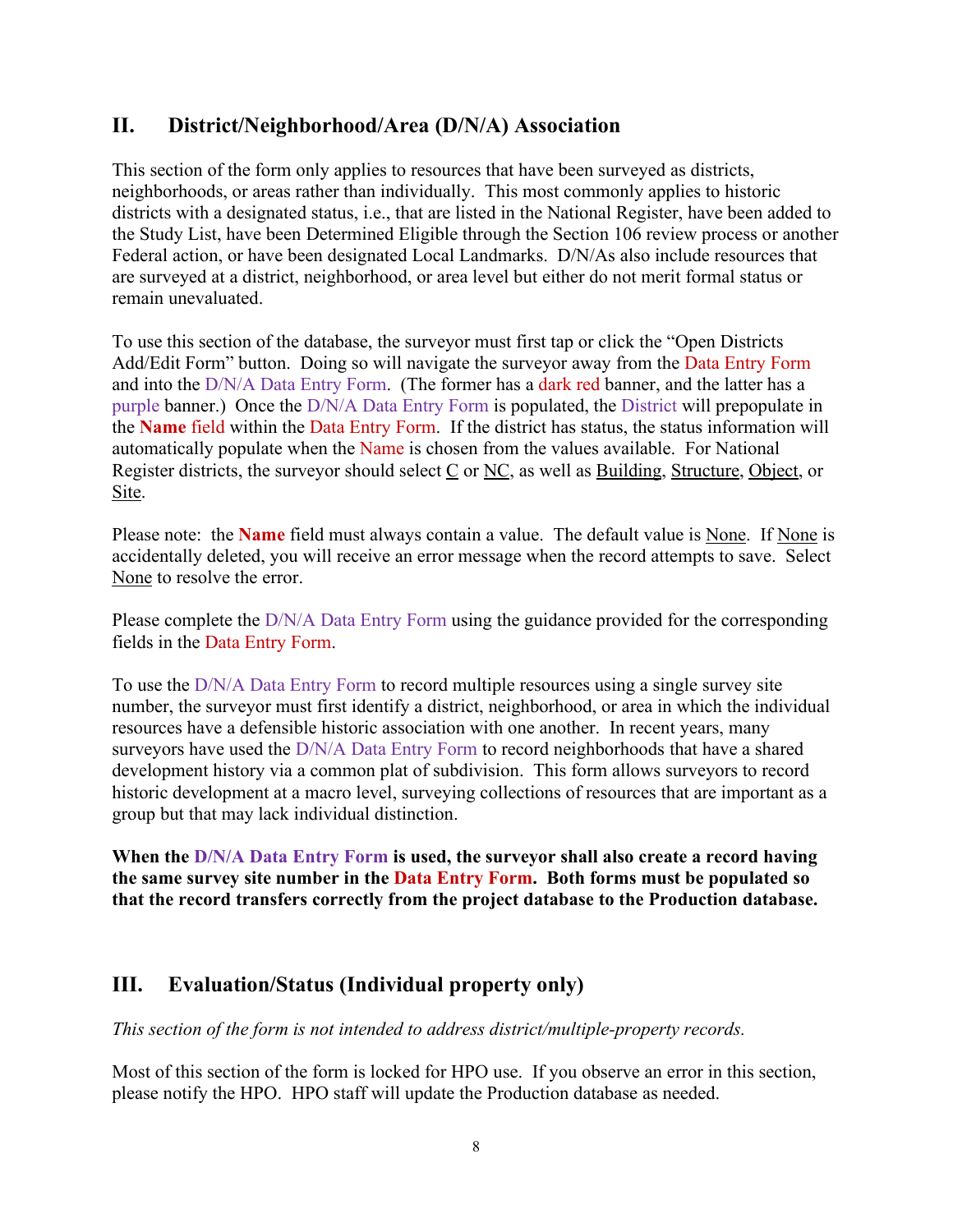The checkbox next to **Recommended for SL** is unlocked for surveyors who wish to use it to manage their data during a survey. Use of this field is optional.

# **IV. For Survey Update**

This portion of the form allows the HPO to track trends between architectural surveys and survey updates. Surveyors should complete this portion of the form when surveyed sites are being resurveyed for the second (or third, or fourth, etc.) time. When a district is being re-surveyed, the Survey Update field should be completed for each site within the boundaries, even if the individual resource is receiving a survey site number for the first time.

Remember, you are responding to the appearance and condition of the resource *since the time it was last surveyed*, not necessarily to its appearance at the time of original survey.

## **Month/Year**

Select the month and year that the surveyed site was revisited during the survey update.

Next, select as many as needed from the following options:

## **No Substantial Change**

To qualify for this category, the resource should at a minimum retain the same windows and siding present at the time it was last surveyed. "Same" can include materials that have been replaced in-kind. *Insubstantial* changes may include new paint schemes, new roof cladding replaced with compatible materials, porch or trim elements replaced with compatible materials, and changes to landscape features that do not support the surveyed site's significance in some way.

If interiors are accessed, the plan should remain intact to the date of last survey, with no loss or addition of walls.

## **Substantial Change by Alteration**

Substantial changes include, but are not limited to, one or more of the following: windows, siding, or roofing materials not replaced in-kind; additions to one or more primary elevations; relocation of the primary entrance or access point; the addition or loss of dormer windows; loss or enclosure of a front or side porch; elevation of the foundation; changes to the height of a building; façade obscured with EIFS, plywood, or sheet metal; alteration to the interior plan. Substantial changes should be clearly explained in the **Narrative Summary**.

## **Substantial Change by Deterioration**

The condition of the resource has substantially changed in a way that seems in keeping with the natural passage of time, rather than because of direct human action. In fact, deterioration is most likely a result of human *inaction*.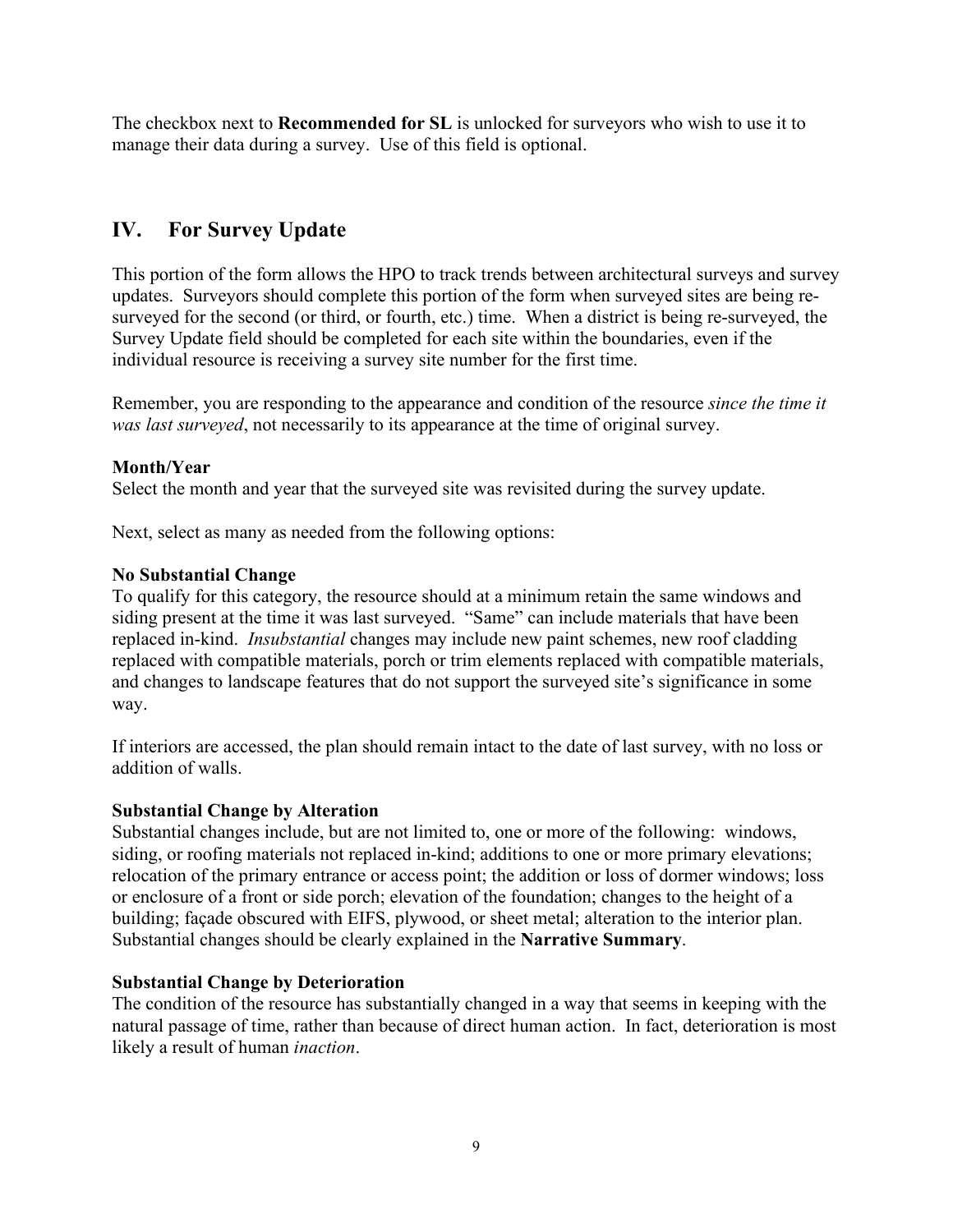## **Outbuilding Loss**

One or more outbuildings present at the time of last survey are no longer extant. The loss of specific outbuildings should be noted in the **Outbuildings and Other Features** form.

## **Substantial Change by Improvement**

The resource has experienced change(s) that are more in keeping with its historic character. Positive changes include appropriate treatments according to the Secretary of the Interior's Standards and may also include the selective reversal of later alterations or correction to general deterioration. Substantial changes should be clearly explained in the **Narrative Summary**.

## **Removed from Site**

Since the last survey, the primary resource has been removed from the site. This may be the result of demolition, disaster, or relocation to another site. Any details known about the loss of the primary resource, including an approximate date, should be noted in the **Narrative Summary**.

## **Not Found**

Not Found is most appropriate when a surveyed site was inadequately mapped during prior survey work, and HPO staff has been unable to definitively locate the resource in recent years. During active survey, the surveyor has been unable to retrace the steps of a prior surveyor, and the continued existence of the resource has neither been proven nor disproven. Details should be noted in the **Narrative Summary**.

## **No Access**

No Access means the resource was located, but the surveyor was physically prohibited from viewing it in adequate detail. Frequently, this is the result of locked gates blocking a private road to a resource that is far from the public right-of-way or that is obscured by vegetation. Surveyors should be able to see enough of the resource from a distance or from recent aerial photographs to confirm its continued existence. Details should be noted in the **Narrative Summary**.

## **File Missing**

File Missing notes that the paper record created during the last survey and maintained in the HPO's file room could not be located prior to the current survey.

## **Newly Surveyed**

This term is most useful when a district or other area in which multiple resources were surveyed using one survey site number is updated. This box should be checked if the prior survey record does not contain enough information about the specific resource to allow for a comparison of change since the last survey occurred.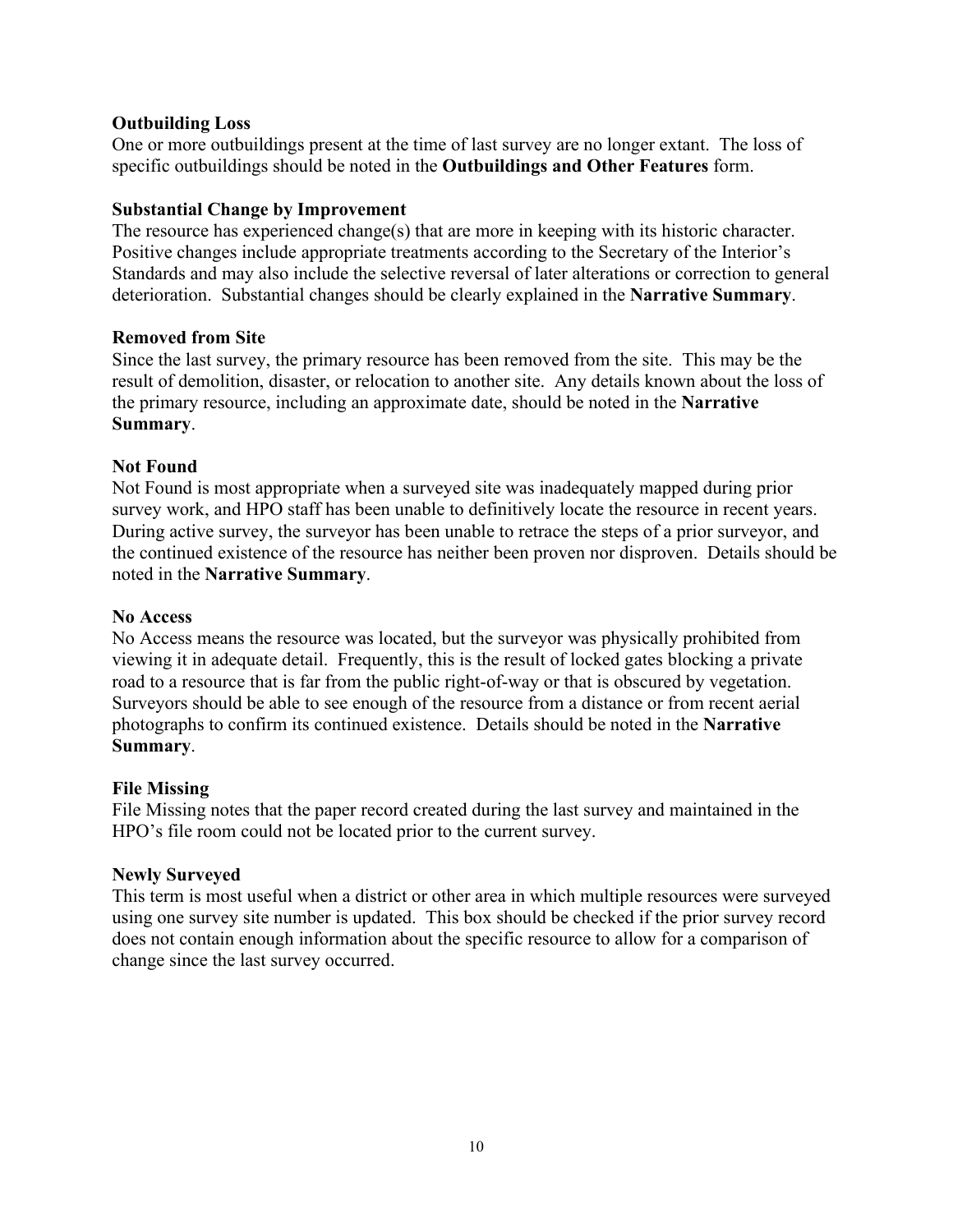# **V. GIS/ER**

## **Parcel #**

Surveyors should consult the county tax administration's data to find the Parcel Identification Number for surveyed sites. This information can be obtained from a county's GIS website, or by using the Parcel layer in HPOWEB.

Typically, the remaining fields in this section of the form will be locked for HPO use.

# **VI. Principal Resource**

This section of the Data Entry Form is strongly biased toward buildings and structures. Some commonly surveyed resource types, such as cemeteries, landscape features, and infrastructure, will not conform to this method of organizing data. Nevertheless, **Material Integrity**, **Condition**, **Location Integrity**, and **Date(s)** should be populated for each surveyed site.

## **Material Integrity**

The concept of Integrity addresses the accumulation of humanmade alterations and changes to a historic resource that have happened over time. When surveyors are not using the Data Entry Form as part of a National Register project, it can be difficult to determine Material Integrity, as a potential Period of Significance for the resource has rarely been defined. (Moreover, the vast majority of surveyed sites are not "Significant" according to the meaning assigned by the National Register of Historic Places.) In general, the resource's material integrity should be judged against its date of construction as the default "period of significance," unless there is another obvious point in the resource's history that seems more significant. (If so, this should be one of the dates identified in the **Date(s)** field.) Many surveyed sites will be of medium integrity; high integrity is rare, and sites of low integrity are only occasionally worth surveying. GONE should be selected when a resource has been demolished or otherwise removed from its site.

## **Condition**

As distinct from "Integrity," condition reflects changes to a resource resulting from natural causes, most often weathering. Damage to or loss of historic fabric due to weathering does not necessarily entail a loss of integrity. More often, resources damaged by natural causes are considered to retain a higher degree of material integrity than those where non-historic fabric replaces historic. Ruinous includes, but is not limited to, resources that are structurally unsound because they have lost any of their basic structural elements. GONE should be selected when a resource has been demolished or otherwise removed from its site.

## **Location Integrity**

Location integrity asks the surveyor to categorize a surveyed site based on whether the principal resource remains on its original site; has been moved to a new site and/or is being surveyed for the first time at a location other than its original site; or has uncertain location integrity. Moved and Uncertain should be clearly explained in the **Narrative Summary**. If a resource has been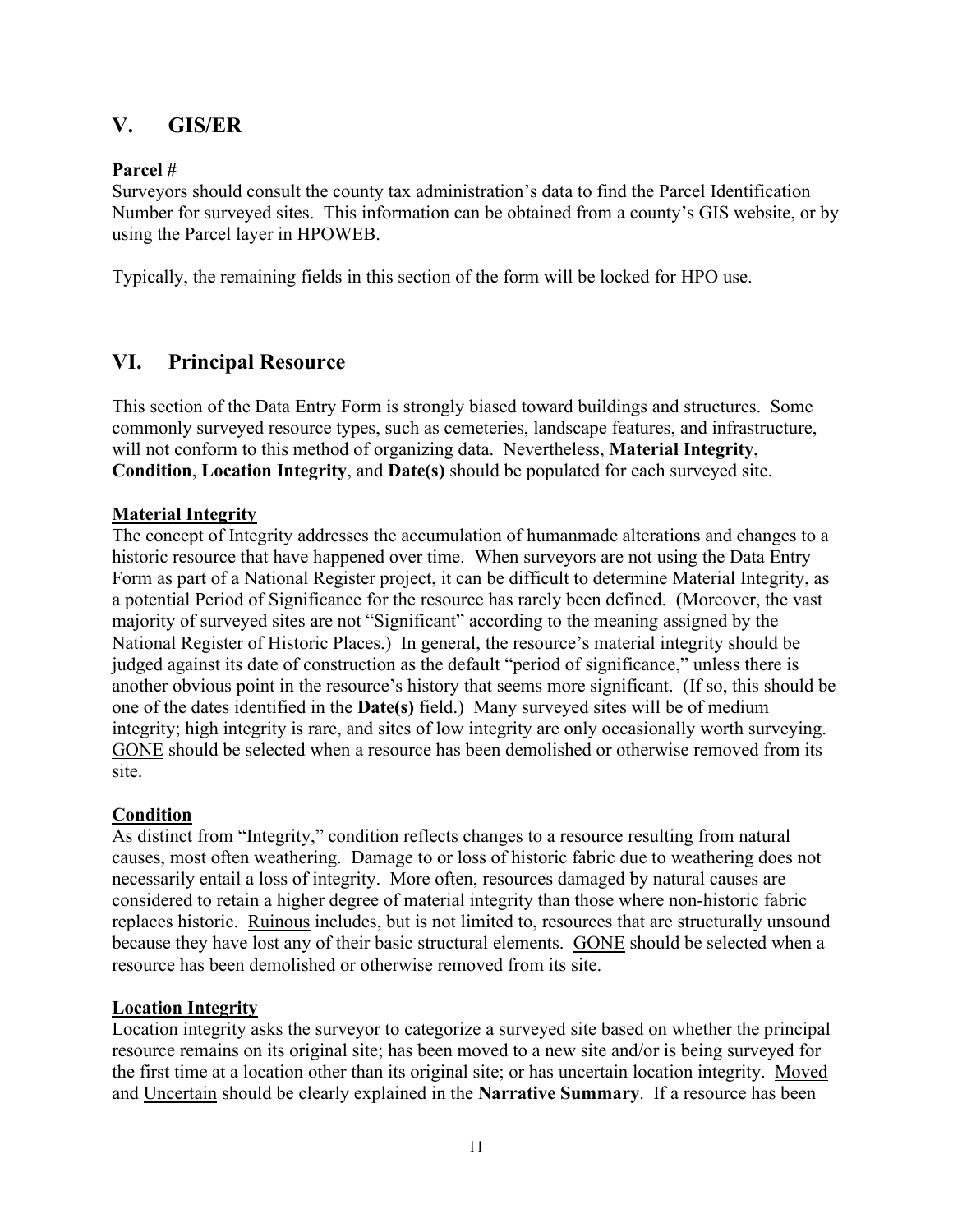demolished or otherwise destroyed, the surveyor should base location integrity on his or her understanding of whether the resource was on its original site at the time it was destroyed.

## **Date(s)**

Select **Circa** whenever a date is uncertain or approximate. Do not use "s" to indicate uncertainty, e.g., "1850s." Rather select ca. and enter 1850 or 1855. Refrain from entering characters other than numerals, unless you need a semi-colon to separate important dates, e.g., 1855; 1910; 1947. This is a free-text field and will be audited on a project basis to check for obvious errors and omissions.

## **Major Style Group**

Style is an important method of categorizing architecture; however, most historic buildings and structures in North Carolina are not high-style, or at least are not "textbook" examples of popular national styles. It was common in North Carolina, particularly before World War II, for any given architectural style to enjoy its peak in popularity ten, and sometimes twenty years after it was introduced nationally. Vestigial examples of styles like the Colonial Revival have lingered in North Carolina's built environment for decades longer than their national popularity lasted.

Catherine W. Bishir's *North Carolina Architecture* (1990, 2005) remains the most comprehensive discussion of North Carolina's architecture, both high-style and vernacular, in relation to national building trends. Particularly useful for buildings constructed prior World War II, this is the most nuanced discussion of architecture statewide. Also useful is a series of three guidebooks divided into eastern, western, and Piedmont North Carolina: *A Guide to the Historic Architecture of Eastern North Carolina,* by Catherine W. Bishir and Michael T. Southern (1996), *A Guide to the Historic Architecture of Western North Carolina*, by Bishir, Southern, and Jennifer F. Martin (1999), and *A Guide to the Historic Architecture of Piedmont North Carolina*, by Bishir and Southern (2003).

In addition to these statewide references, the HPO has for nearly 50 years been instrumental in publishing the results of many countywide and numerous municipal architectural surveys. Surveyors should familiarize themselves with any survey-based publications in their study area and in neighboring counties. Architectural survey reports falling into the "grey literature" category are linked to the HPO's website. Full-length National Register nominations and Historic Structure Survey Reports produced through the Section 106 review process are also available through the website. Follow the links below for access to these sources of information.

Architectural survey reports: [https://www.ncdcr.gov/about/history/division-historical](https://www.ncdcr.gov/about/history/division-historical-resources/nc-state-historic-preservation-office/architectural-6)[resources/nc-state-historic-preservation-office/architectural-6](https://www.ncdcr.gov/about/history/division-historical-resources/nc-state-historic-preservation-office/architectural-6)

National Register nominations: [https://www.ncdcr.gov/about/history/division-historical](https://www.ncdcr.gov/about/history/division-historical-resources/nc-state-historic-preservation-office/architectural-0)[resources/nc-state-historic-preservation-office/architectural-0](https://www.ncdcr.gov/about/history/division-historical-resources/nc-state-historic-preservation-office/architectural-0)

Historic Structure Survey Reports: [https://files.nc.gov/ncdcr/historic-preservation](https://files.nc.gov/ncdcr/historic-preservation-office/environmental-review/Historic-Structure-Survey-Report_List.pdf)[office/environmental-review/Historic-Structure-Survey-Report\\_List.pdf](https://files.nc.gov/ncdcr/historic-preservation-office/environmental-review/Historic-Structure-Survey-Report_List.pdf)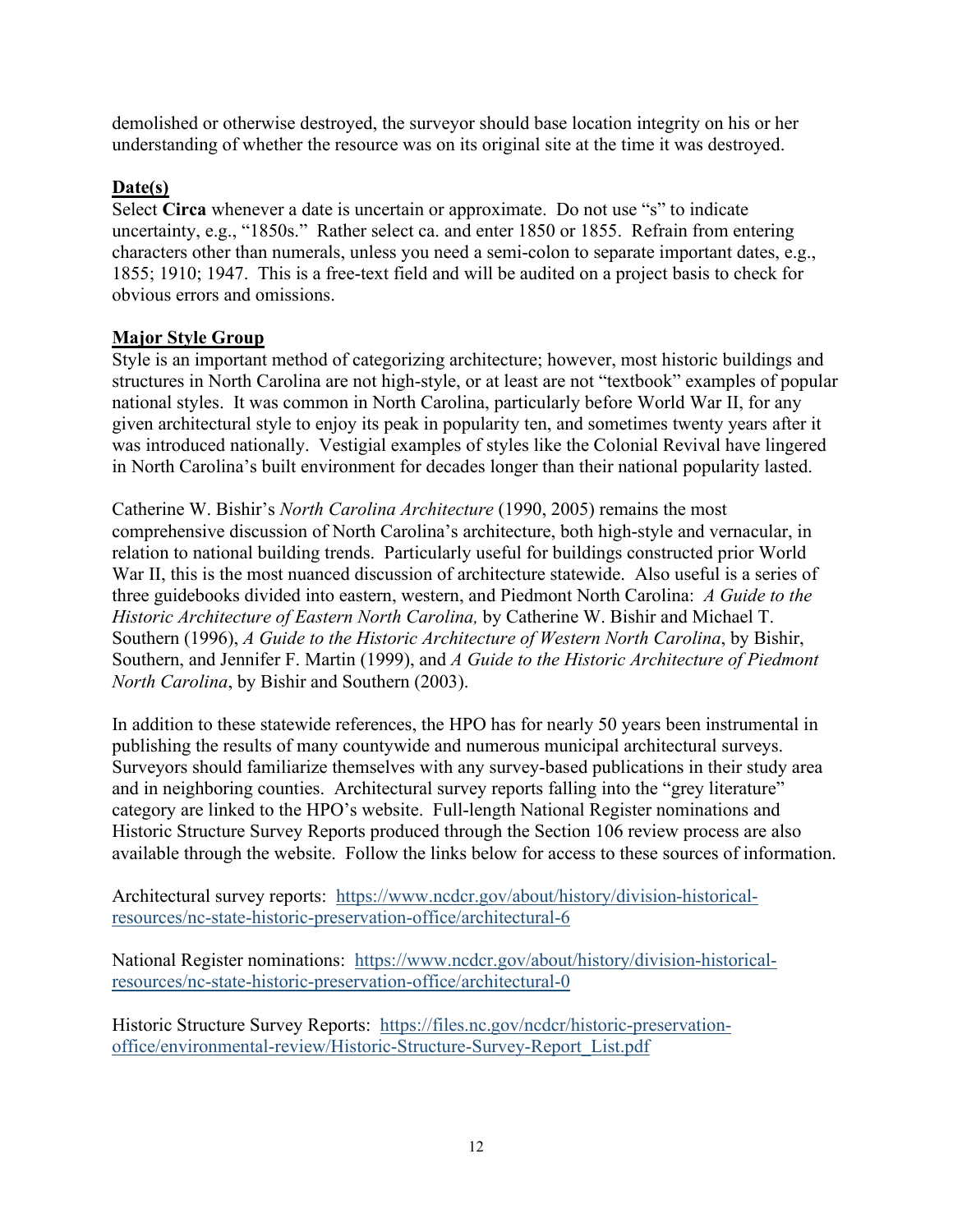National guides to architecture such as Virginia and Lee McAlester's *A Field Guide to American Houses* should be considered of secondary importance to the above resources and should not be considered authoritative if the information therein is at odds with publications produced in tandem with the HPO – e.g., all the references listed above. *A Field Guide* is most useful for architecture that emerged following World War II, when North Carolina's built environment began to adhere more closely to national trends and timelines. For that reason, the HPO recommends that surveyors obtain the revised and expanded second edition of *A Field Guide*, which was first published in 2015. The second edition offers what is currently the best guide to American residential architecture constructed after World War II. Surveyors are also advised to consider two important national publications on twentieth century housing, the National Park Service's bulletin on *Historic Residential Suburbs: Guidelines for Evaluation and Documentation for the National Register of Historic Places* (2002) and the National Cooperative Highway Research Program's *A Model for Identifying and Evaluating the Historic Significance of Post-World War II Housing* (2012). The HPO maintains a list of hyperlinks to websites and grey literature concerning historic resources from the recent past, which is available to surveyors upon request.

Many buildings display influences from different styles. Choose the response from the prepopulated list that is *most* representative. While it may feel frustrating to be less than precise about a building's style, remember that you can fully describe the building in the **Narrative Summary**, and that the Narrative Summary is keyword searchable in the HPO's Production database. In general, surveyors should identify a building's original style, unless the building was *historically* altered to the extent that its original style is entirely obscured. Greensboro's Blandwood is a good example of historic alterations that are more significant than the original construction (see *North Carolina Architecture* 2005: 291-292).

Other frequently surveyed types of resources will most often not possess an overt style. Cemeteries, landscape features, outbuildings, and infrastructure are examples of resources that are often difficult or impossible to classify in this way. Not Applicable has been provided for resource types that are not effectively categorized by style.

## **Traditional/Vernacular**

Many historic resources in North Carolina are better described as traditional and/or vernacular rather than according to a nationally popular style. Concepts like construction, building type and/or form, plan, and even a resource's relationship to the site on which it was built often are equally as important as style when describing traditional or vernacular resources. An I-house or a small front-gable house that lacks overt stylistic elements or a building or structure constructed of exposed logs are all potentially categorized in this way.

### **Postmedieval**

More a method of building than a true style, Postmedieval is an appropriate way of describing the earliest extant buildings in North Carolina, those that predate the Georgian style.

#### **Georgian**

Georgian is the earliest true architectural style in use in North Carolina. The HPO's survey files include examples of the Georgian style from the mid-eighteenth century through the turn of the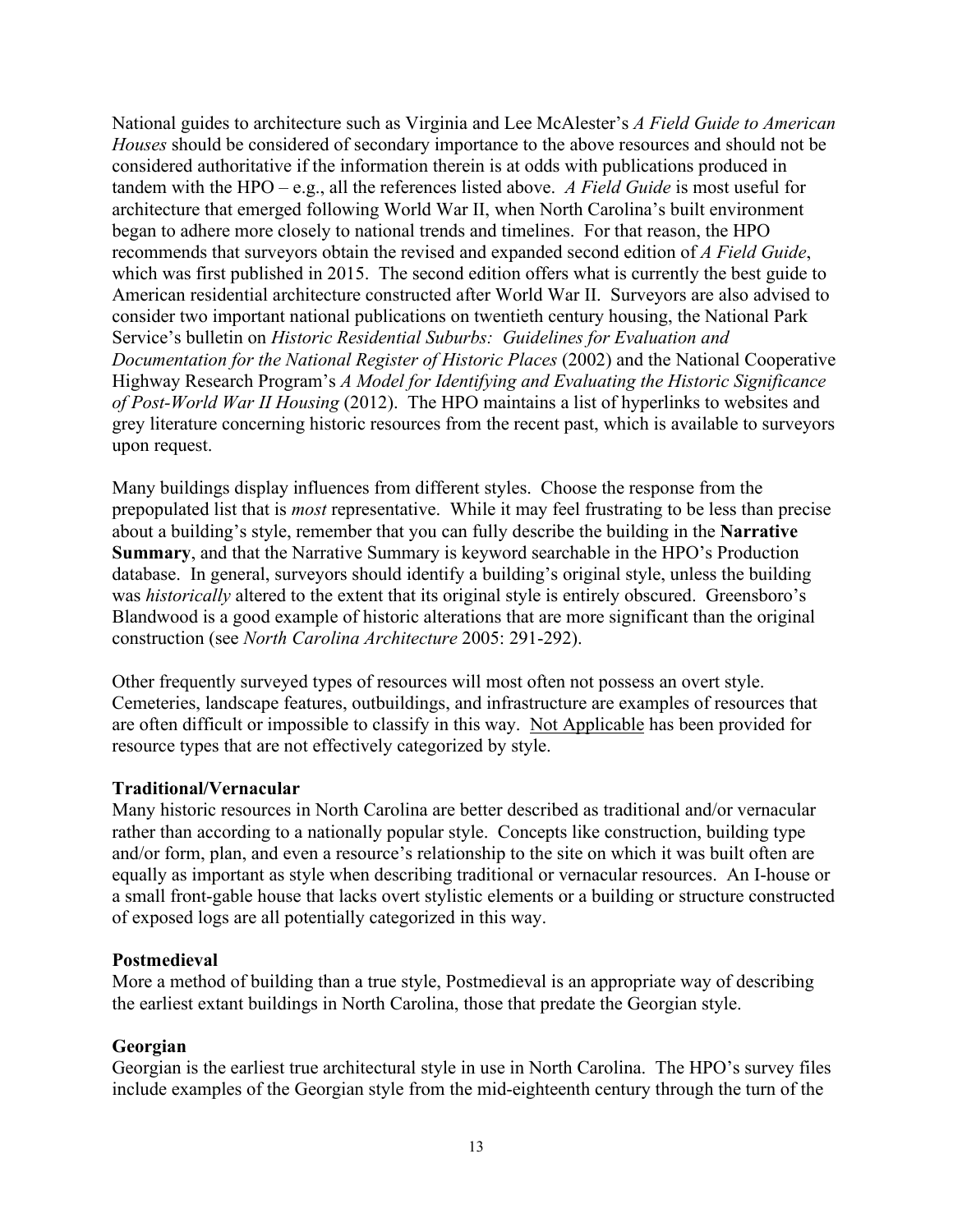nineteenth century. Occasionally, vestigial examples of the Georgian style linger to ca. 1810, though this is most often in tandem with the Federal style.

## **Georgian-Federal**

This term is intended for buildings that display elements of both the Georgian and the Federal styles, and for which the two styles appear to have been applied *simultaneously* during the building process or within a very short window of one another.

## **Federal**

The earliest high-style buildings in North Carolina are typically executed in the Federal style. While the national application of the Federal style was based on classical refinement, vernacular examples in North Carolina can be wonderfully eclectic. In North Carolina, the Federal style has been observed as early as 1810, appears to have peaked in the 1820s, and by 1835 was most often seen in tandem with the Greek Revival style.

Historically, the HPO has not made a fine distinction between the Federal style and what some architectural historians refer to as Early Classical Revival.

## **Federal-Greek Revival**

This term is intended for buildings that display elements of both the Federal and the Greek Revival styles, and for which the two styles appear to have been applied *simultaneously* during the building process or within a very short window of one another. In North Carolina, many houses constructed ca. 1835 display a thorough blending of these two styles.

## **Greek Revival**

The Greek Revival style dominated the antebellum era (1840-1860) in North Carolina, and vestiges of the style were in use throughout Reconstruction, most often in the retention of returned gable ends and tapered post-and-lintel mantels.

## **Italianate**

Except for several houses of national importance – Blandwood, Cooleemee, and Coolmore – North Carolina has very little high-style Italianate architecture and few vernacular Italianatestyle buildings prior to the 1870s. During the antebellum era, minor elements of the Italianate style were sometimes used in tandem with the Greek Revival style. Between 1870 and 1890, elements of the Italianate style were widely applied to houses and commercial buildings, most often in the form of wide eaves with decorative brackets, arched windows with window crowns, and decorative eave gables that in modern times have been colloquially termed "Triple A roofs." Vernacular Italianate-style houses often adhere to the traditional "boxy" footprint and flat façade; however, because of its relatively late popularity in North Carolina, the Italianate style is often seen on some of the first houses to introduce depth and dimension, including those with gablefront-and-wing footprints.

## **Gothic Revival**

Like the Italianate style, high-style examples of the Gothic Revival style are relatively rare in North Carolina except for a handful of examples. Unlike the Italianate style, there are few vernacular references to the Gothic Revival. The most common use for this term will be to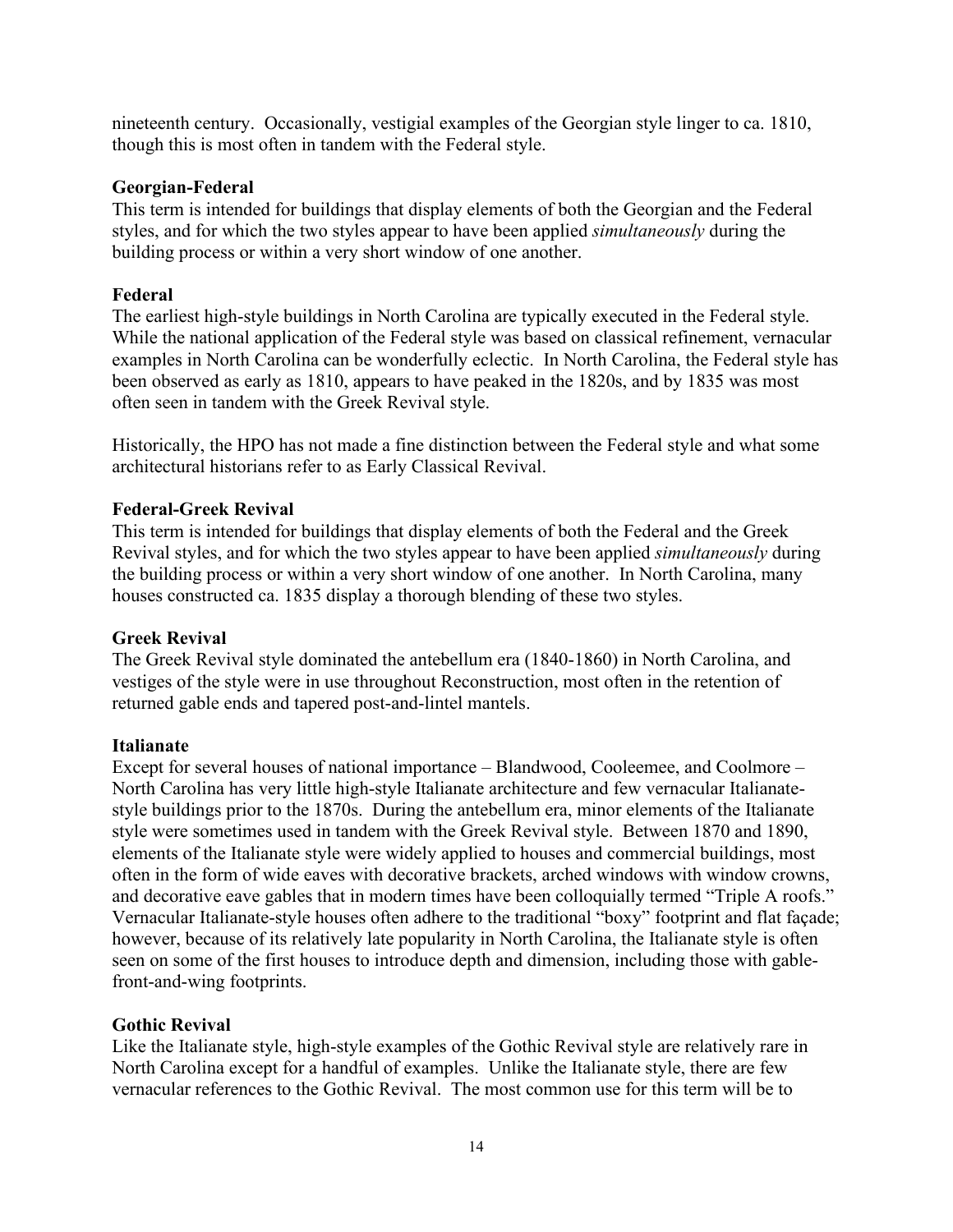categorize vernacular front-gabled churches with one or more bell towers from the mid-to-late nineteenth and early twentieth centuries. Among residential buildings, elements of the Gothic Revival style are most often seen in tandem with other "romantic" styles of the 1870s and 1880s. The most encountered references are sharp, steep front-facing gables or dormers, stylized sawnwork, and occasionally vertical siding.

## **Exotic Revival**

Exotic Revivals such as "Egyptian" and "Oriental" are most often expressed in fraternal or commercial architecture, or in cemeteries. References to these styles in North Carolina's domestic architecture are found alongside other popular styles of the same era. In most cases, it will be sufficient to note elements drawing inspiration from the Exotic Revivals in the **Narrative Summary** field, which when merged with the Production database is keyword searchable. While the Egyptian Revival is occasionally found in tandem with the Greek Revival style, i.e., during the antebellum era, the Oriental Revival is more often found alongside the Queen Anne style of the late nineteenth century.

## **Second Empire**

The Second Empire style enjoyed a relatively brief period of popularity in North Carolina, roughly the 1870s and early 1880s. It is almost exclusively found within cities that enjoyed a measure of affluence after Reconstruction. Examples tend to be relatively high-style, and few of the style's hallmarks appear to have entered the vernacular.

## **Stick/Eastlake**

The Stick or Eastlake style is rare in North Carolina, perhaps in part because its stylistic predecessor, the Gothic Revival, was never widely popular here. Most often, Stick-style elements are found applied to what is better classified as a Queen Anne-style house. These elements can be identified in the **Narrative Summary** field, which when merged with the Production database is keyword searchable.

## **Queen Anne**

The Queen Anne style, which was widely publicized in builders' guides and plan books, is by far the most widespread of the Victorian-era domestic styles in North Carolina. Unlike the other domestic styles in use during the Victorian era, high-style examples of the Queen Anne can be found in most small towns throughout the state. Modest, one- or one-and-a-half-story examples are common in nearly every town and many rural areas. The style's popularity began in the 1880s and lingered into the 1910s. Later examples of the style are often thoroughly blended with elements of the Colonial Revival style. Use Queen Anne-Colonial Revival to classify these houses.

## **Shingle**

In North Carolina, the Shingle style is found primarily among second homes built on the state's coast or in its mountains, generally around the turn of the twentieth century. It is rare outside the context of vacation or recreation.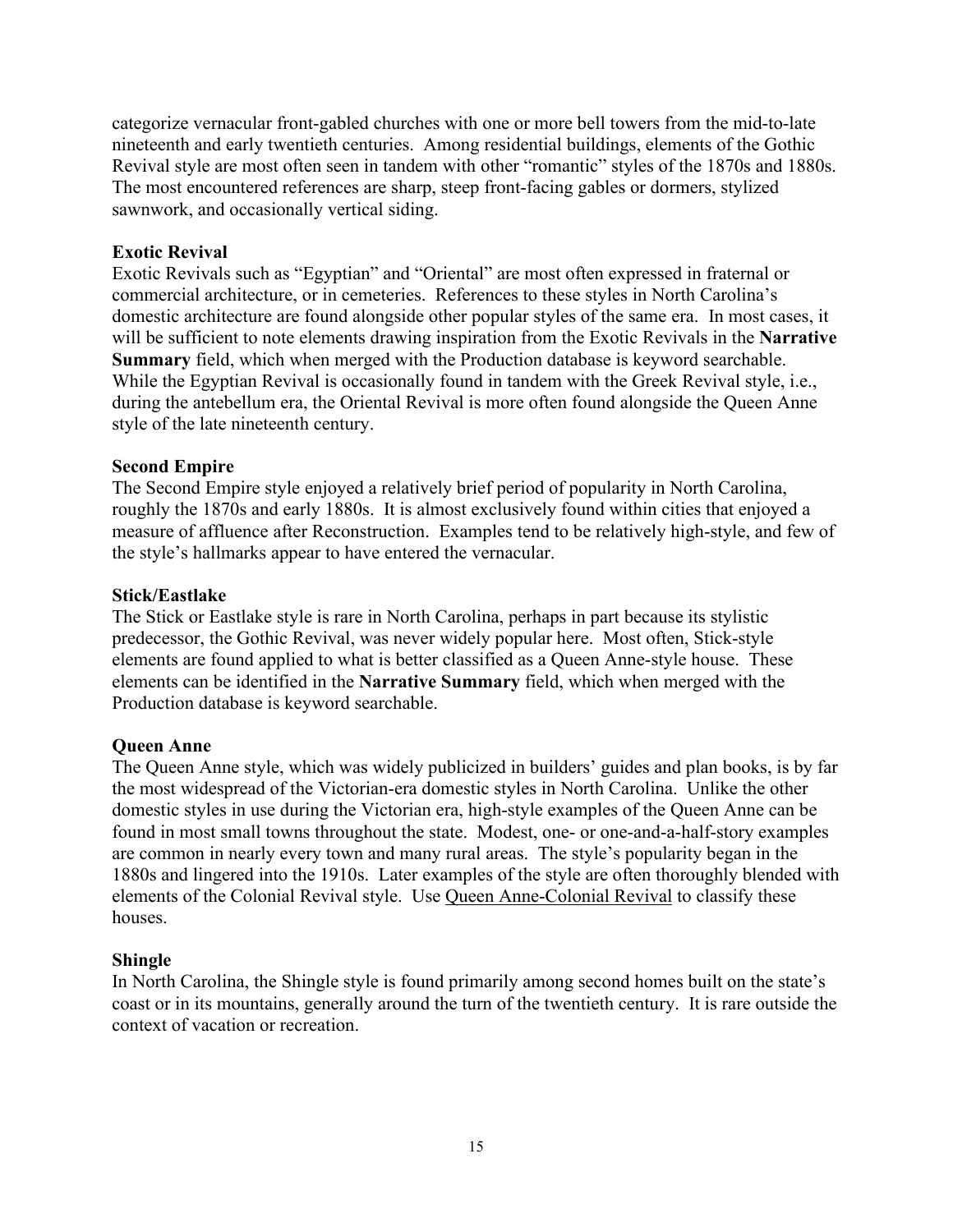### **Sullivanesque**

The Sullivanesque style is typically associated with multistory commercial buildings constructed around the turn of the twentieth century; as such, its use is largely limited to North Carolina's biggest cities.

### **Romanesque**

The Romanesque style may include "Romanesque Revival" or "Richardsonian Romanesque." The first is more common in North Carolina and was primarily applied to commercial buildings, churches, and public buildings from the turn of the twentieth century. True examples of Richardsonian Romanesque are rare here.

#### **Renaissance**

Renaissance styles may include the Renaissance Revival, Italian Renaissance, or French Renaissance style. In North Carolina, these styles appear at the turn of the twentieth century but were most popular in the late 1910s and 1920s. The Renaissance styles were applied to commercial, public, and domestic buildings, most often architect-designed. Most dwellings completed in this style were built for elite clients.

#### **Chateauesque**

The Biltmore House in Asheville is often considered the epitome of the Chateauesque style, and by association, the use of this style is largely limited to architect-designed dwellings from the late nineteenth and turn of the twentieth century.

#### **Beaux Arts**

The Beaux Arts style in North Carolina was most notably applied to courthouses and other public buildings, as well as some commercial buildings, between the turn of the twentieth century and the Great Depression.

#### **Classical Revival**

The Classical Revival style includes a wide range of buildings, including domestic and all types of public and institutional buildings. It was most popular in the 1910s and 1920s. A somewhat expansive category, Classical Revival can include grand residences dominated by full-height porticos as well as streamlined institutional buildings blending classically derived ornament and symmetry with an early modern preference for relatively plain exteriors and simple rectilinear forms.

The National Park Service considers the Neoclassical Revival style to be a subcategory of the Classical Revival.

#### **Queen Anne-Colonial Revival**

This term is intended for buildings that display elements of both the Queen Anne and the Colonial Revival styles, and for which the two styles appear to have been applied *simultaneously* during the building process or within a very short window of one another. Many houses in North Carolina built ca. 1900-1915 should be classified this way. Some architectural historians refer to this blending of styles as "Free Classic Queen Anne."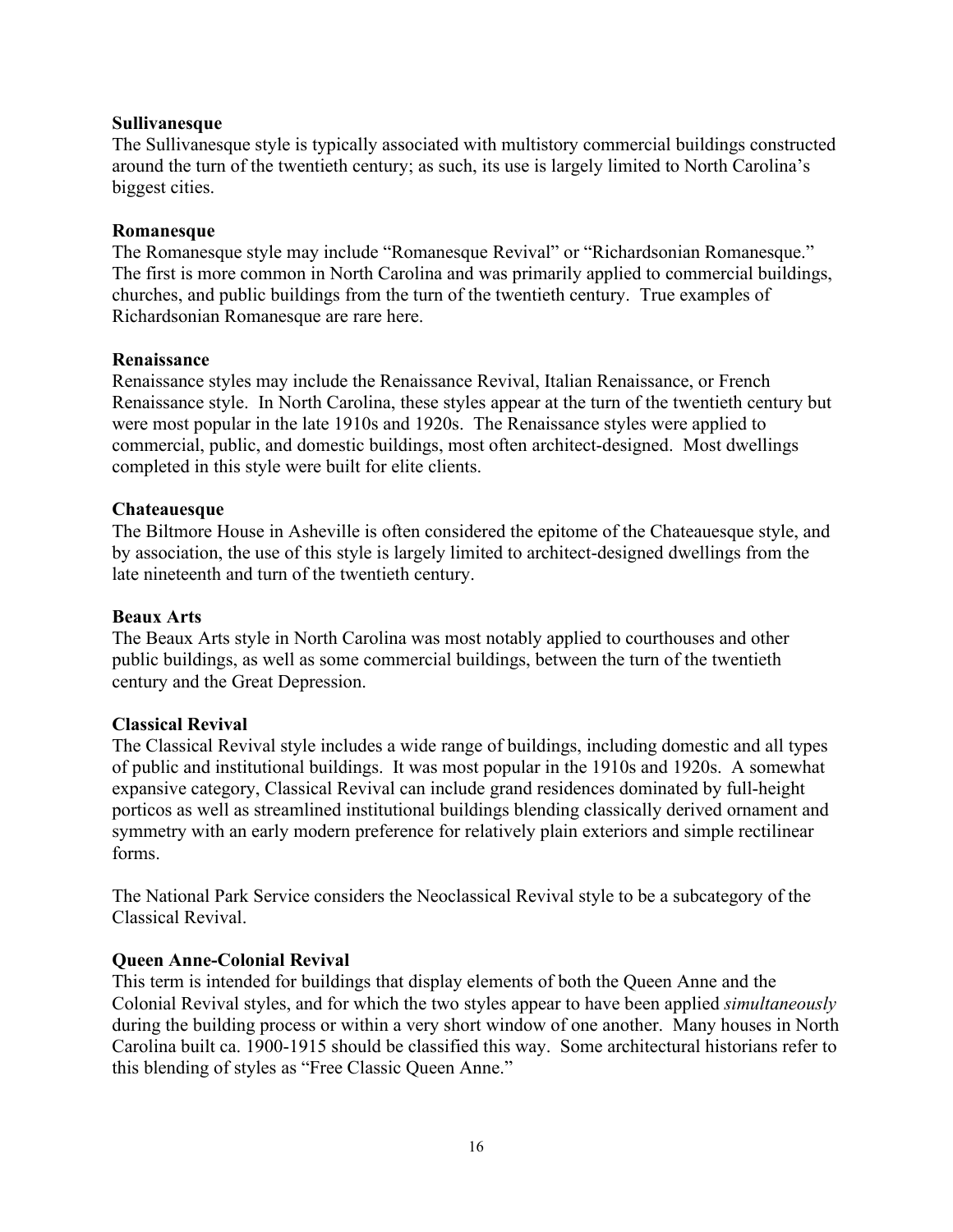## **Colonial Revival**

The Colonial Revival style was not widely used in North Carolina before the turn of the twentieth century, when it was frequently used in tandem with the Queen Anne style (see Queen Anne-Colonial Revival). The Colonial Revival style became extremely popular in the 1910s and remained in constant use in North Carolina through the 1960s and 1970s, when elements of the style were applied to ranch houses, split-levels, and split-foyers. In rural North Carolina, elements of the Colonial Revival style are often blended with the Craftsman style (see Craftsman-Colonial Revival). The Colonial Revival style was also applied to public and commercial buildings and was a particularly popular choice for churches constructed after World War II.

Dutch Colonial Revival style should be included in this category.

## **Georgian Revival**

In North Carolina, the Georgian Revival style was not nearly as popular as the related Colonial Revival style. It was used primarily by architects between roughly 1920 and 1940. The Georgian Revival style was commonly applied to both domestic and public buildings.

## **Tudor Revival**

The Tudor Revival style was most used by architects designing houses for elite clients in the 1920s. It is rarely seen in small towns and rural areas, though many period revival cottages bear Tudor Revival-style influences. There are several high-style Tudor Revival schools in North Carolina. Elizabethan- and Jacobean-style buildings may be included in this category.

## **French Eclectic**

The French Eclectic style is rare in North Carolina and was most used by architects designing houses for elite clients in the 1920s and 1930s.

## **Collegiate Gothic**

As the name implies, the Collegiate Gothic style was most often applied to educational buildings, though a few churches were also designed in this style during the 1920s.

## **Mission/Spanish Colonial Revival**

This category can also include the Spanish Revival and Mediterranean Revival styles. While not widely popular in North Carolina, there are several prominent architect-designed residences, educational buildings, and medical buildings constructed during the first quarter of the twentieth century in one or more of the styles that reference the colonial-era Spanish presence in North America. Later, more modest housing that includes bungalows and ranch houses occasionally incorporated elements of these styles.

## **Craftsman**

The Craftsman style is second only to the Colonial Revival style in popularity in North Carolina among houses constructed during the first quarter of the twentieth century. Many vernacular houses from the 1930s retained influences from the style, most commonly the orientation of a front-facing gable and/or prominent porch roof and tapered post-on-plinth porch supports. Use Craftsman-Colonial Revival for those dwellings that blend the two styles.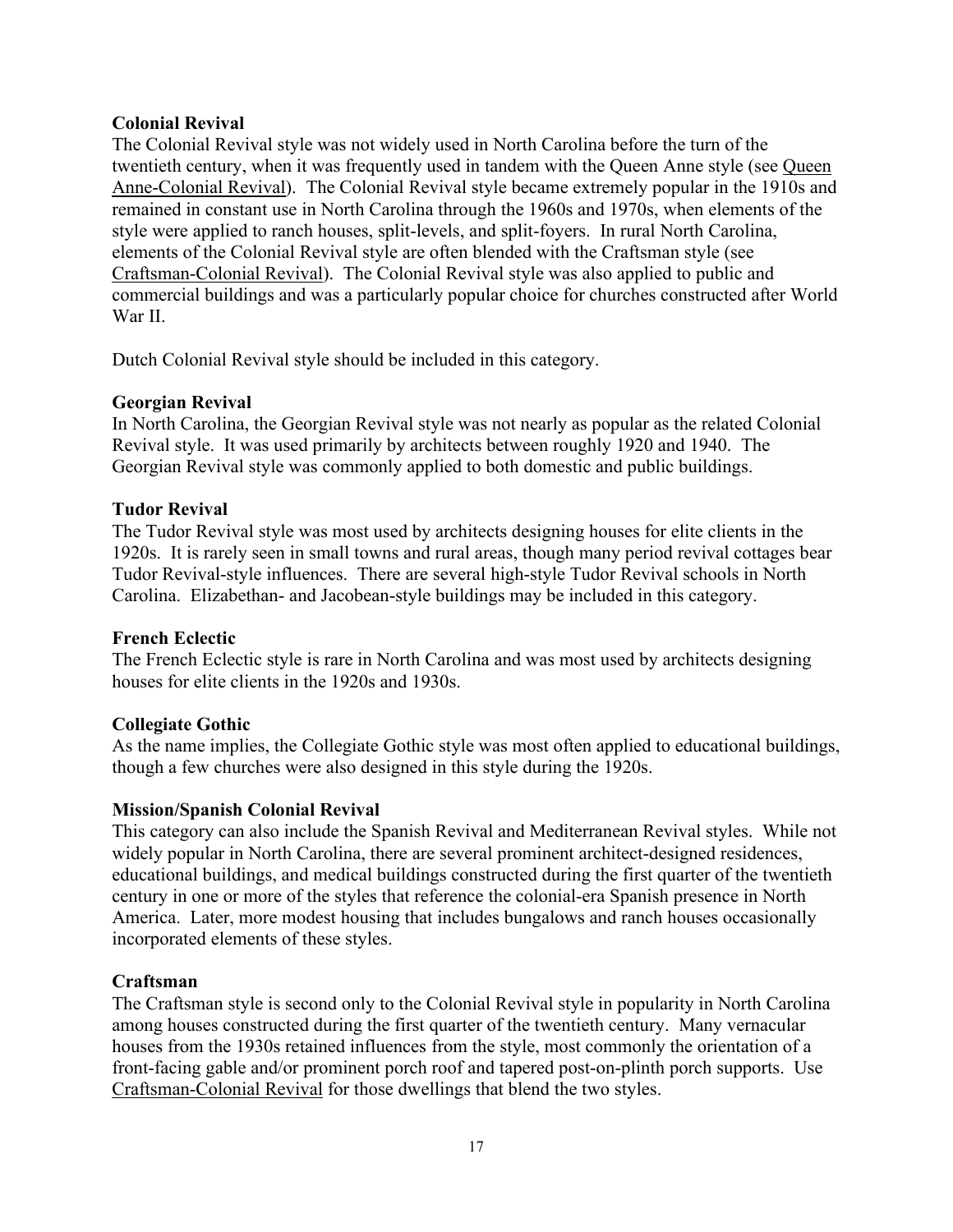## **Craftsman-Colonial Revival**

This term is intended for buildings that display elements of both the Craftsman and the Colonial Revival styles, and for which the two styles appear to have been applied *simultaneously* during the building process or within a very short window of one another. In many small towns and rural areas, the popularity of the Colonial Revival style influenced the exterior and interior finishes of bungalows and other house forms commonly associated with the Craftsman style.

## **Prairie**

The Prairie style was far less popular than the Craftsman style in North Carolina; however, there are residential examples of the style scattered around the state from the first quarter of the twentieth century.

## **Period Revival Cottage**

This category includes modest, much simplified versions of the grand, architect-designed estates constructed in various revival styles during the 1920s,1930s, and 1940s. Contemporaneous to the bungalow, the period revival cottage is often seen as an alternative to the Craftsman style. Like the bungalow, the period revival cottage was popularized through house plan catalogs. In North Carolina, many period revival cottages make subtle reference to the Tudor Revival style or resemble an archetypal English cottage.

## **Rustic Revival**

The Rustic Revival style is most associated with recreational architecture (including vacation homes) from the 1930s; however, Federal programs associated with the New Deal also employed this style to construct community and civic buildings. Its use in North Carolina ranges from modest to landmark examples.

## **Art Deco**

The Art Deco style was relatively popular among commercial buildings, theaters, and civic buildings constructed in the 1930s. It is rarely useful for categorizing domestic buildings.

## **Moderne**

A fair number of commercial and transportation buildings, as well as a handful of residences, were constructed in the Moderne style during the 1930s, 1940s, and 1950s.

## **International Style**

In North Carolina, the earliest appearance of the International Style appears to have been during the mid-1930s. During the late 1940s and 1950s, a handful of architect-designed residences were constructed. Commercial buildings were constructed in the International Style through the 1970s.

## **Minimal Traditional** (See also Domestic Type/Form: Minimal Traditional)

The Minimal Traditional style arose from planning oversight provided by the Federal Housing Administration. Because of this association, the Minimal Traditional style is applicable to domestic buildings. Many thousands of Minimal Traditional-style dwellings were constructed in North Carolina between 1930 and 1950. Examples are found across the state in urban and rural settings. Some neighboring states refer to these dwellings as "Small Houses" or "FHA Houses."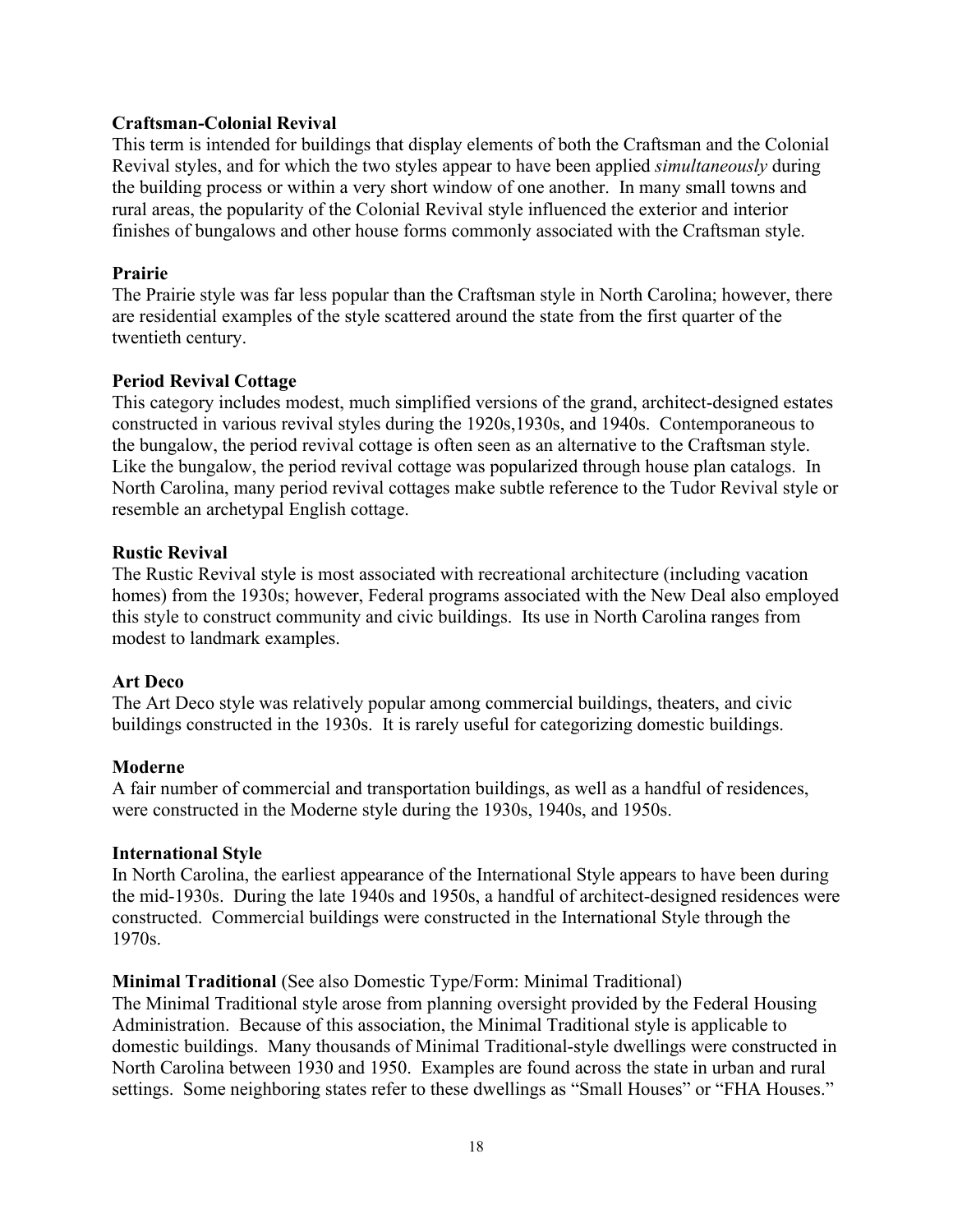The Minimal Traditional style is often associated with the house form of the same name but was also applied to some of the earliest ranch-house forms.

Cape Cod houses should be included in this category and its associated form.

## **Misc. Modernist**

Misc. Modernist is a rather general category that can be used for conceptual architect-designed dwellings and churches, as well as for contractor-built graded schools and formulaic government buildings from the late 1940s through the mid-to-late 1970s.

## **Ranch style** (See also Domestic Type/Form: Ranch)

The HPO recognizes "ranch" as more of a house form than an absolute style; however, particularly when considering ranch houses from the 1950s, style and form are often hard to separate. Use professional judgement to determine whether a ranch house has Minimal Traditional, Colonial Revival, or Contemporary stylistic elements (or more rarely, Mission/Spanish Colonial Revival). If no other style is appropriate, Ranch style should be selected. Ranch style is limited to domestic buildings.

## **Contemporary** (See also Domestic Type/Form: Contemporary)

It is difficult in most instances to separate the Contemporary style from its associated house form; however, some ranch, split-level, and split-foyer houses are executed in the Contemporary style. The Contemporary style is most applicable to domestic buildings, but some small office buildings also express this style.

## **Shed** (See also Domestic Type/Form: Shed)

The Shed style is indistinguishable from the Shed form, in that the form of the building imparts the style. If Shed is selected in this field, it must also be selected in the **Domestic Type/Form** field.

## **New Formalism**

Edward Durrell Stone's ca. 1963 design of the North Carolina Legislative Building is inarguably the height of New Formalism in the state. Because it is a relatively recent style, the HPO is still unclear about the extent to which New Formalism influenced domestic architecture in North Carolina. Several local government buildings and some public housing complexes were executed in the style.

## **Brutalism**

To date, an historic context for Brutalism in the United States is not well-developed; however, recent surveys have demonstrated the use of Brutalism in North Carolina's largest cities to construct government and commercial buildings in the 1960s and 1970s. The HPO does not anticipate finding domestic buildings that relate to this style.

## **Late Twentieth Century**

While this category is not a style, it is intended to be a method of categorizing a generation of buildings for which adequate historic context is not yet available. This category will be most useful when assigning a survey site number to a resource that is not yet 50 years old but is within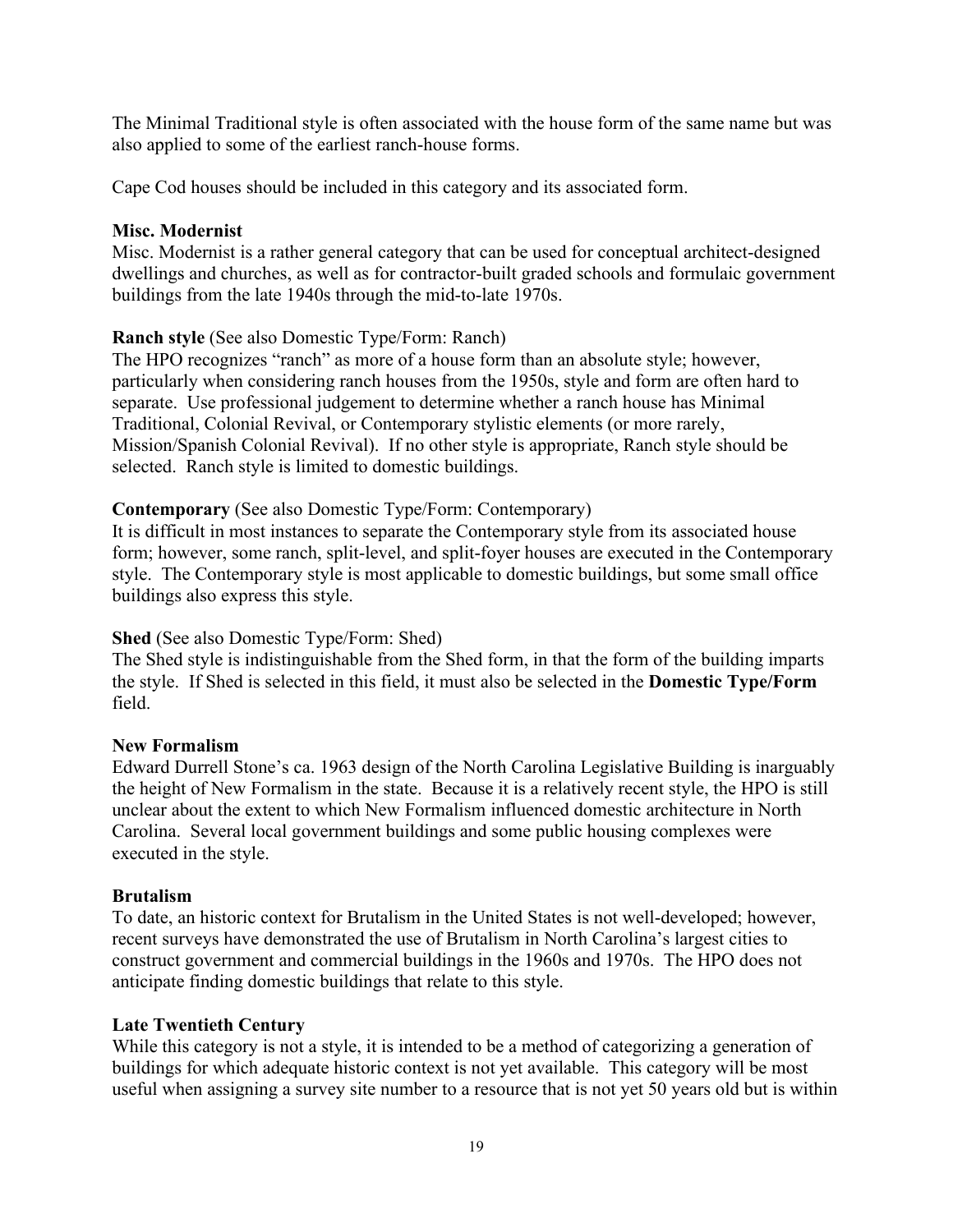the boundaries of a historic district. The HPO will use this category to compare buildings of this generation as they "age in." Surveyors are welcome to propose vocabulary for these resources in the **Narrative Summary** field, which is keyword searchable.

## **Twenty-first Century**

While this category is not a style, it is intended to be a method of categorizing a generation of buildings for which adequate historic context is not yet available. This category will be most useful when assigning a survey site number to a resource that is very recently built but is within the boundaries of a historic district. The HPO will use this category to compare buildings of this generation as they "age in." Surveyors are welcome to propose vocabulary for these resources in the **Narrative Summary** field, which is keyword searchable.

## **Standard Commercial**

This category is used for historic commercial buildings that do not display elements of any of the above styles.

## **Standard Institutional**

This category is used for historic institutional buildings such as hospitals, schools, and government-owned properties that do not display elements of any of the above styles.

## **Industrial**

This category is used for historic resources where industrial function dictates the resource's appearance and overall aesthetic.

## **Historic style unknown**

This category is used for resources that have been so highly altered or are in such poor condition that their historic style cannot be determined, and no historic photographs or other resources are available to reveal the resource's historic appearance.

## **Construction**

## **Timber Frame**

Timber frame is used to categorize buildings and structures having fitted and joined timbers with joints secured by wooden pegs. This category may include post-and-beam, half-timbering, and fachwerk. In North Carolina, most frame buildings constructed prior to the U.S. Civil War will fall into this category.

## **Mixed Frame**

This category describes the use of hand-hewn heavy principal framing members such as corner posts, sills, and joists *alongside* milled dimensional lumber. The practice of mixing timber and light framing materials bridges the gap between the two methods of construction. In some parts of North Carolina, the transition between methods was relatively brief; in remote parts of the state, mixed framing techniques were used until the arrival of good roads, sometimes as late as the 1940s. This category should not be selected unless the surveyor has made a close examination of the building or structure's frame.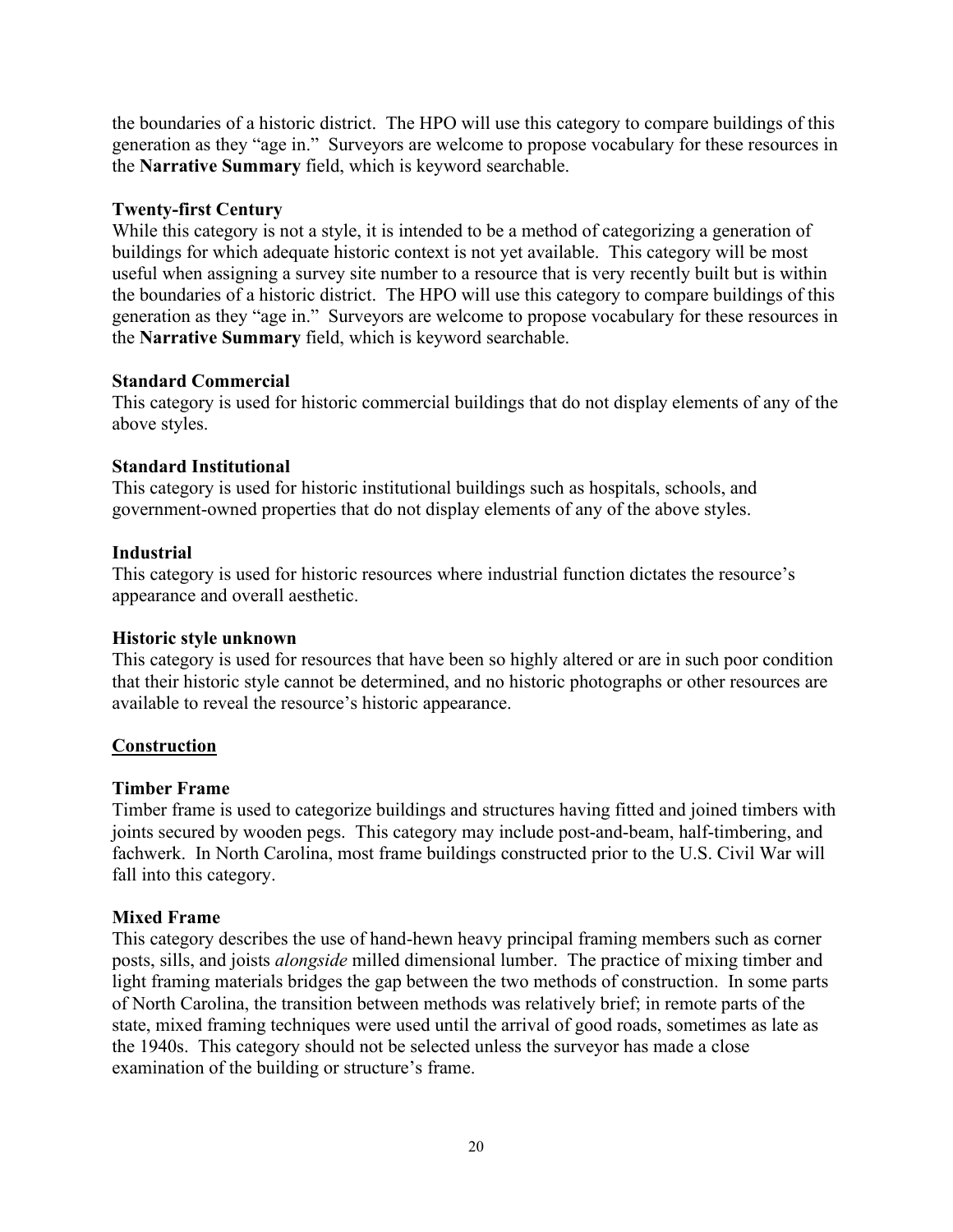## **Light Frame**

Light frame is used to categorize buildings and structures constructed from milled dimensional lumber fastened with nails or other hardware. In North Carolina, most frame buildings constructed after Reconstruction will fall into this category, which includes balloon frame, platform frame, stick frame, pole frame, boxed frame, and many prefabricated houses. The surveyor should specify the framing type, if known, in the **Narrative Summary**.

## **Loadbearing Masonry**

Loadbearing masonry may include, but is not limited to, the following: brick, finished or unfinished stone, cast stone, concrete block, cinder block, concrete masonry units, structural clay tile, and glass block. The masonry material *must* bear the load of the building without reinforcement. The surveyor should specify the material in the **Narrative Summary**.

## **Masonry Veneer**

This category includes all the above materials but is meant to categorize buildings and structures with loadbearing skeletons, typically of wood or steel frame, that are not visible and are otherwise unknown to the surveyor. This category is also appropriate if the surveyor suspects, but has not confirmed, that the building is constructed of loadbearing concrete block or tile behind a visible brick veneer.

## **Log**

Log buildings and structures are constructed of horizontal logs interlocked with corner notches. This category may include logs that are round, half-round, or planked. Historically, many structurally log buildings were clad in weatherboards.

## **Steel Frame**

Steel frame refers to a skeleton frame of vertical steel columns and horizontal I-beams. This category may include, but is not limited to, trusses, reinforced concrete, and many prefabricated commercial buildings.

## **Unknown**

This category is provided so that surveyors do not have to guess a resource's construction. For example, from a distance, it is not always easy to tell whether a weatherboarded house is constructed of frame or log. Surveyors should specify their reasons for choosing Unknown in the **Narrative Summary**.

## **Primary Exterior Material**

This field is used to classify the primary *original* exterior cladding of buildings and structures, or the exterior cladding a building or structure had during its Period of Significance, if distinct from the resource's date of construction. Replacement of materials *in-kind* may be considered "original." If the original exterior treatment has been fully obscured by later alterations and no historic photographs or other types of documentation are available to reveal the resource's historic appearance, then the surveyor should select Unknown. If the surveyor knows the original siding material was weatherboards but is unsure whether the weatherboards were plain,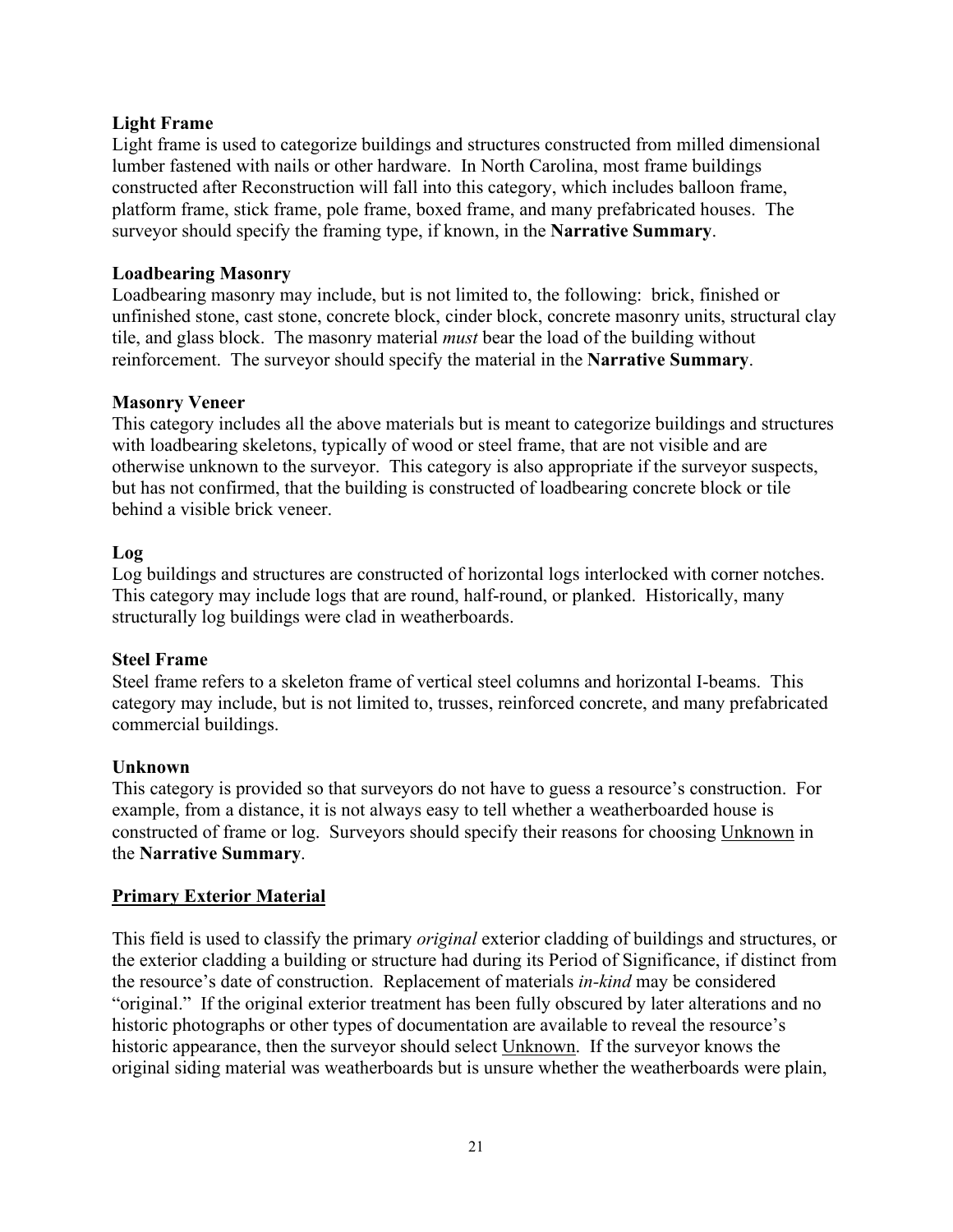beaded, molded, or novelty, Weatherboard type unknown is the correct selection. If Other is selected, the material must be specified in the **Narrative Summary**.

This field is prepopulated in the Data Entry Form. The complete list of values is given here to illustrate where brand-name products and other shorthand fit into the schema:

Weatherboard plain Weatherboard beaded Weatherboard molded Weatherboard novelty *(includes drop siding such as German/Dutch Lap siding)* Weatherboard type unknown Board and batten Wood shingles Asbestos Asphalt *(typically, rolled asphalt)* Exposed logs Brick Stone Concrete masonry units *(includes concrete blocks and cinder blocks)* Glazed tile/struct. glass *(includes architectural terracotta, Vitrolite, and Carrara glass)* Simulated masonry *(includes Perma-stone and Formstone)* Stucco Pebbledash *(also called roughcast)* Aluminum Vinyl Metal Plywood/OSB *(includes T1-11)* Wood composite *(includes Hardie Plank, Masonite, and pressboard)* Waney-edge *(also called fletch, rusticated, and wavy siding)* Curtain wall *(includes glass, metal, and composite materials)* Concrete *(includes raw, cast, and precast concrete)* **EIFS** Other (*must be specified in Narrative Summary*) Unknown

## **Later Covering**

This field is prepopulated with the same values as **Primary Exterior Material**, plus None. None is the correct selection when the original exterior material remains the resource's primary cladding, or when original exterior materials have been maintained or replaced *in kind*. Many later coverings are not necessarily non-historic.

## **Height**

This field records the height of the primary resource. Determining the presence of a half-story is often the most difficult part of categorizing buildings and structures in this way when interiors are not accessed. In general, a resource likely has a half-story if it also has dormer windows (on the front or rear slope of the main roof) or full-size windows beneath the primary gables.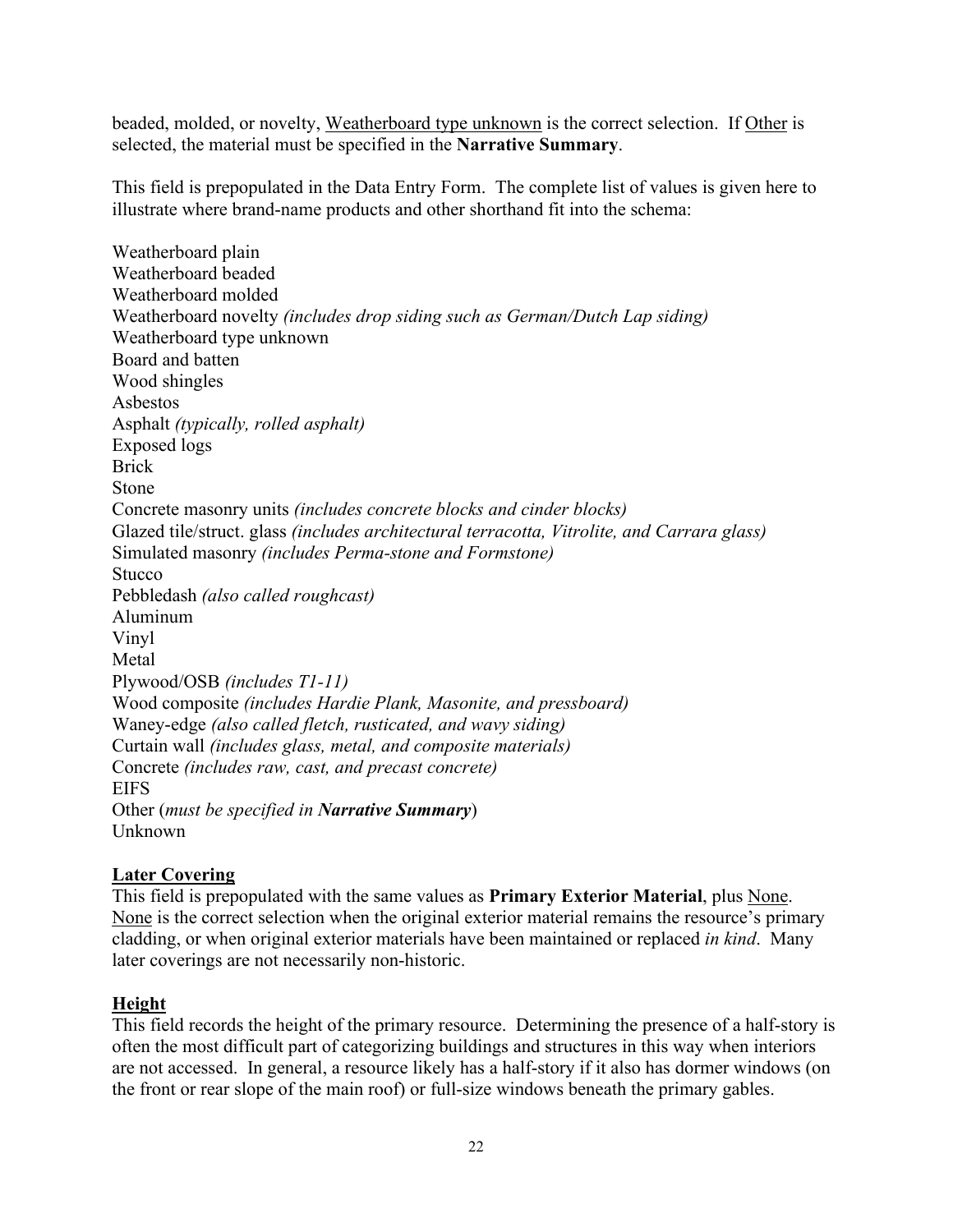"Story-and-a-jump" is a colloquial term used during the nineteenth and twentieth centuries in North Carolina to describe a house in which the space above the first-floor level was living space (versus storage space) but had very low, slanting ceilings. From the exterior, story-and-a-jump houses often appear to have an extended knee wall above the first-floor level and typically have small windows within the primary elevation. Story-and-a-jump houses should be categorized as one-and-a-half-story houses.

## **Roof**

This field categorizes the primary roof frame of a building or structure. Make a selection based on the main block of the building, not its ells, wings, or additions.

## **Plan**

Plan categorizes the arrangement of rooms in a house, or of shared spaces in a school or church. When a surveyor does not have access to the interior of a building, and no other source of information reveals its plan, the surveyor should select No int access.

The domestic plans prepopulated in this field by-and-large reflect folk housing in North Carolina during the eighteenth and nineteenth centuries. This is because these simple arrangements of rooms were repeated over and over by traditional builders to the extent that many vernacular house typologies depend in part on plan. Popular house types and forms, such as foursquares, bungalows, ranch houses, and split-levels, were later constructed by builders and contractors using variations on standardized plans prepared by commercial businesses. It is often timeconsuming to identify and rarely useful to generalize about popular house plans during the average survey.

Not applicable is the correct selection when plan is not applicable to the resource type surveyed, such as infrastructure or landscape features.

## **Domestic Type/Form**

This category contains both house types and house forms.

## **Architect, Builder, or Design Source**

This is one of the only free-text fields in the Principal Resource section of the Data Entry Form. Potential responses to this field are too numerous to limit; however, the HPO has prepopulated a list of the most-used terms for your convenience. Please confirm the architect or builder is not listed before inputting additional data. The HPO's Production database will be audited on a yearly basis to check for spelling mistakes and to consolidate duplicate responses.

## *Refrain from entering any information in this field other than simple proper names.*

Surveyors should consult the website "North Carolina Architects & Builders, a Biographical Dictionary," which is searchable by location, to ascertain professionals who were active within their project area: [https://ncarchitects.lib.ncsu.edu/.](https://ncarchitects.lib.ncsu.edu/)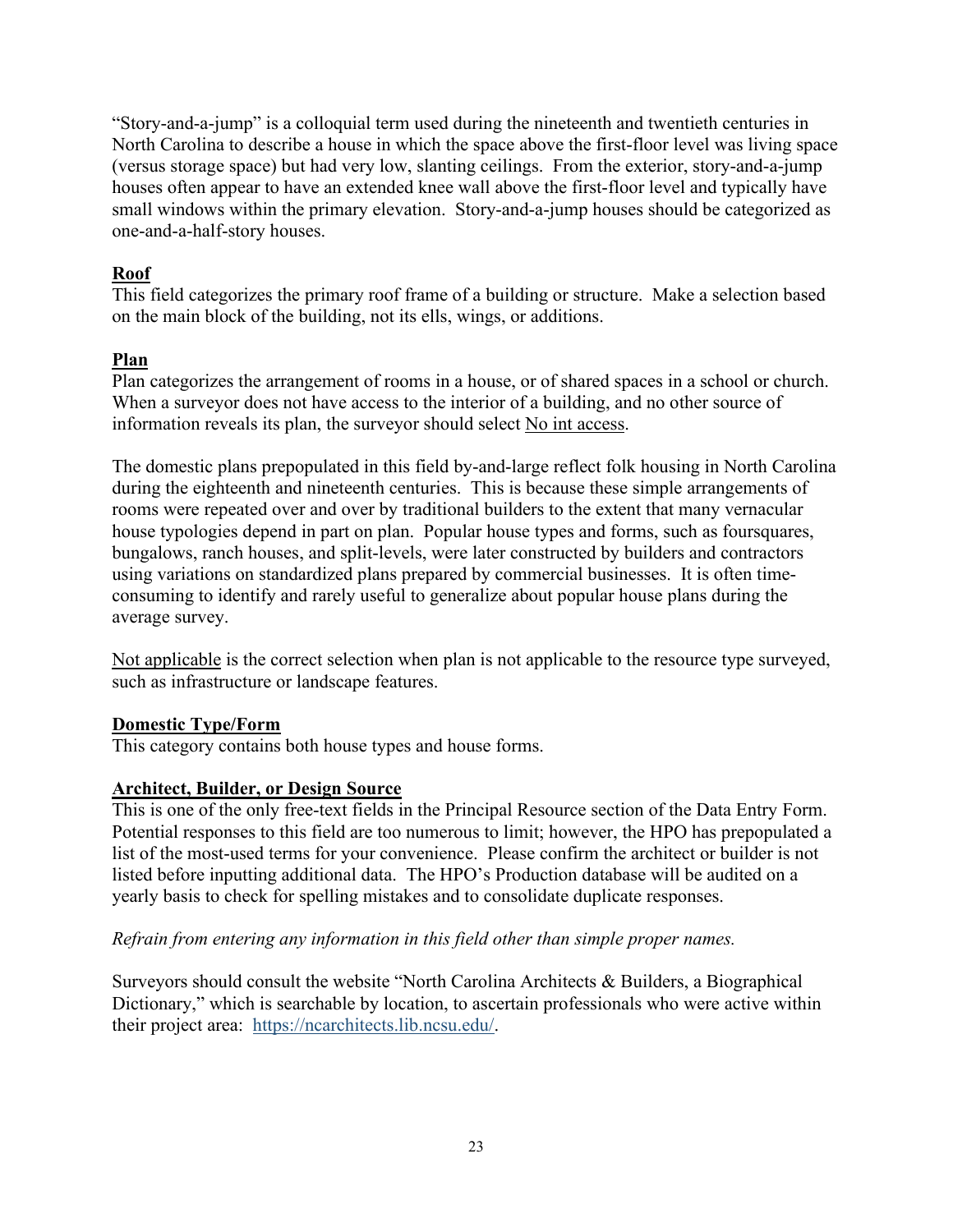If you are entering the name of an architect or a builder not prepopulated in the project database, please use the following convention:

Last Name, First Name Middle Name/Initial, e.g., Holt, Jacob W.

If the surveyed site is *attributed* to the architect, builder, or design source but not documented, please check the box next to **Attributed**. Doing so will cause the field to display the following:

Holt, Jacob W. (Attrib.)

In some cases, it may be more appropriate to identify an architectural firm rather than an architect. Business names that begin with an architect's full name should be alphabetized using the Last Name, First Name format. For example:

Odell, A. G., Jr. and Associates

In the preceding example, note that a space is included between the first and middle initials and that a comma is needed between "A. G." and Jr. because the order of A. G. Odell Jr.'s name has been inverted. (Here and elsewhere, the Architectural Survey Program follows the *The Chicago Manual of Style*.)

Enter any additional comments into the **Narrative Summary** rather than this field.

# **VII. Outbuildings and Other Features**

The HPO has prepopulated a list of over 100 outbuildings and other feature types for your convenience. When recording a resource type that has not been prepopulated, choose Other and specify the type of resource in the **Description** field, which is a free-text field. Please confirm that the outbuilding or other feature type is not listed, considering any regional or group variations in nomenclature, before choosing Other. The HPO's Production database will be audited on a yearly basis to consolidate duplicate responses.

Save the record before tapping or clicking the "Outbldg/Features Form" button. This will open a new form. Enter the survey site number. Doing so will prepopulate the **Property** field. **Feature Type** is a required field. Try to select one of the prepopulated values. If the value you need is not listed, you may select Other and specify the resource type in the **Description** field.

C or NC should be selected from the **Contrib.** field if the outbuilding or feature is part of a National Register property or district. Otherwise, leave this field empty.

**Construction** and **Condition** have been limited to prepopulated values. Additional context can be provided in the **Description** field. Populate **Construction** and **Condition** using the guidance provided for the same fields in the Data Entry Form.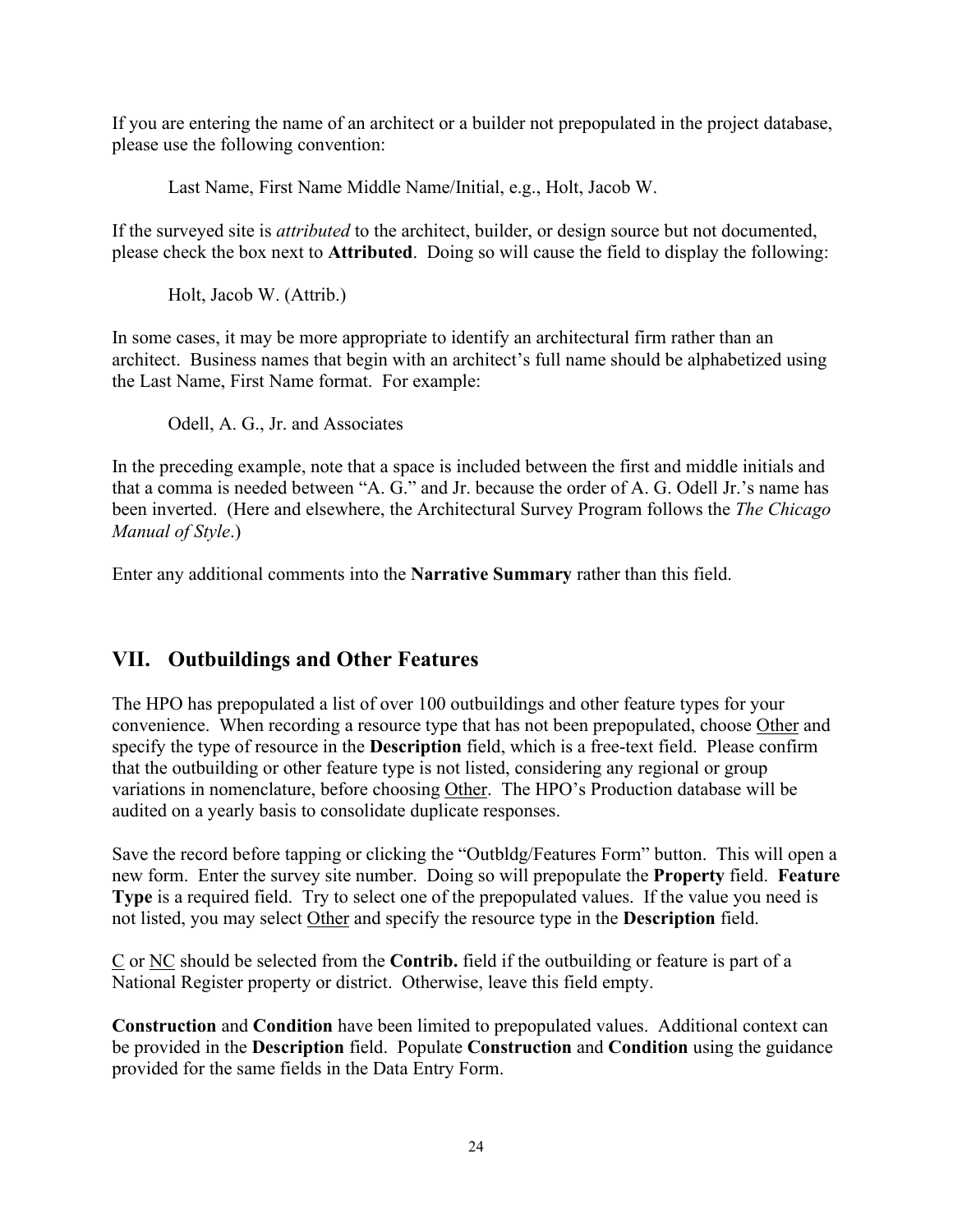**Circa date** assumes an approximate date of construction. If a definitive date is known, it can be noted in the **Description** field. **Description** should be used to describe the outbuilding or feature in detail, like the **Narrative Summary** in the Data Entry Form.

Once you have completed the first outbuildings and other features record, use the "Next Record"/"Previous Record" buttons in the header, or the arrows at the bottom left corner of the form, to create as many additional records as needed.

# **VIII. Historical Associations**

## **Major Theme/Second Theme**

These fields are limited to prepopulated values drawn from pages 40-41 of the National Park Service's *National Register Bulletin (16a): How to Complete the National Register Form*. Please consult this document for definitions of each term. While these terms are drawn from a table categorizing Areas of Significance, the HPO does not mean to imply that each surveyed site is "Significant" according to National Register Criteria. However, the HPO has found these categories useful for organizing data.

Major Theme/Second Theme should be chosen with respect to the resource's *historic* function. Evaluate themes on an individual basis – resources within historic districts may or may not individually represent the Areas of Significance collectively identified in their National Register nomination forms.

Most surveyed sites will have Architecture as their Major Theme, and many sites will not have an obvious Second Theme.

Many long-standing buildings have served a variety of purposes over their lifetimes. Use your professional judgment to choose the historic function that seems most important, or the function that is most obvious based on the resource's integrity. A good rule of thumb is to ask yourself, "Why did this resource deserve to be surveyed?" Many historic schools also have been used as fraternal or community gathering spaces. If a building was constructed and operated as a school, Education is probably the best choice for Major Theme. If this building *historically* also served as a fraternal hall or a community building, Social History is likely a good choice for Second Theme. Some schools were historically affiliated with a particular church or denomination. Religion may be a good choice for Second Theme in that instance.

## **Group Association and Religious Affiliation**

Unlike the other fields within this section of the Data Entry Form, the Group Association and Religious Affiliation fields are not directly drawn from National Park Service guidance for completing a National Register form. Rather, these fields have been tailored to North Carolina's specific cultural history. These fields are limited to prepopulated values. If more than one response per field is appropriate, try to identify the historic association/affiliation that seems most important, or most obvious based on the resource's integrity. Additional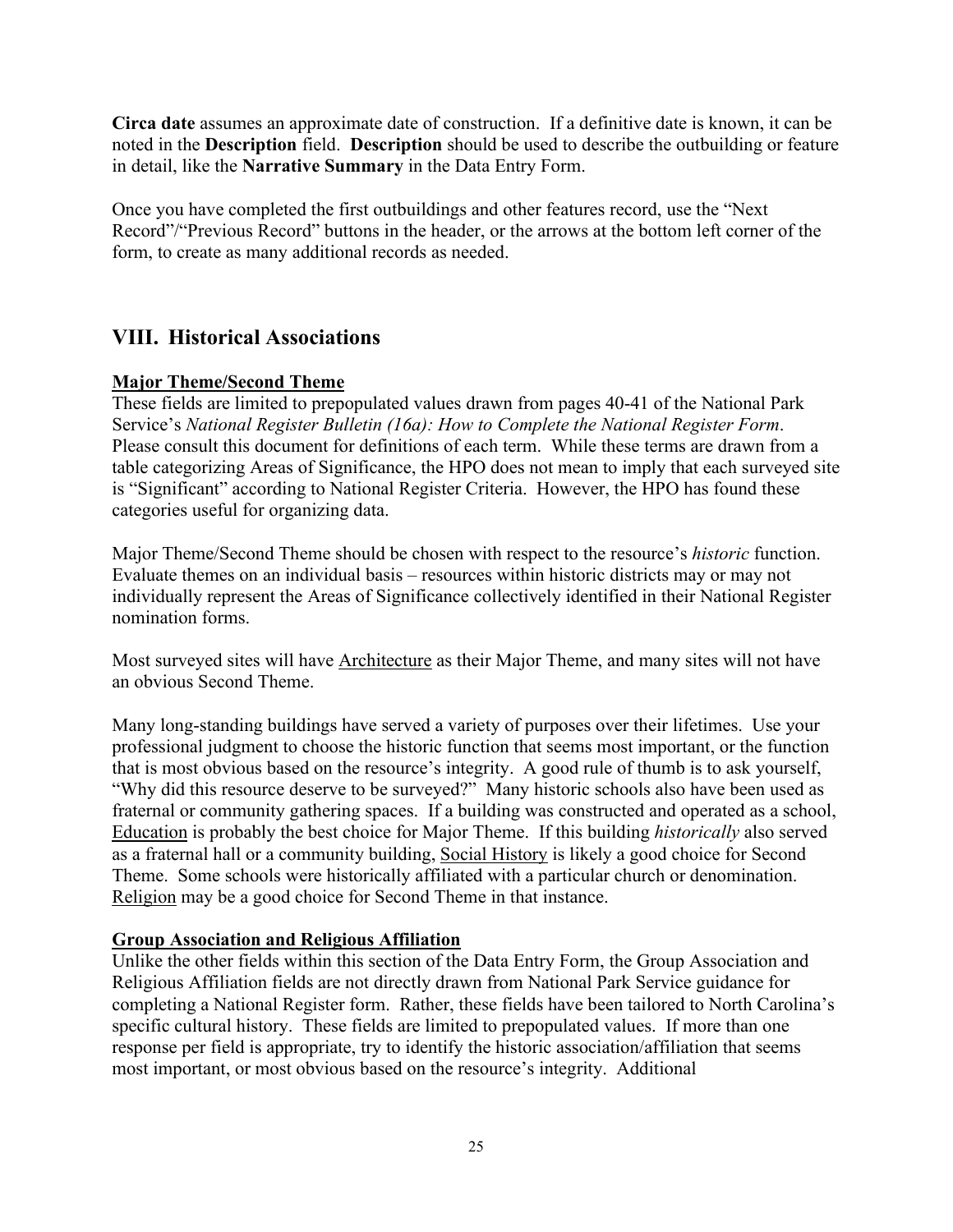associations/affiliations can be noted in the **Narrative Summary** field. These terms will return from a general keyword search in the Production database.

These fields will be left empty for most surveyed sites. Associations/affiliations should be logical and obvious based on the history of the resource. If there is no appropriate response for either field, leave it empty.

Some terms appear in both the Group Association and Religious Affiliation fields but should not necessarily be selected for both fields at every site. For example, Jewish may be an appropriate Group Association for a commercial building associated with a prominent Jewish merchant; however, the same commercial building is unlikely to have a Religious Affiliation.

If Ethnic History, Exploration/Settlement, or Religion is selected for **Major Theme/Second Theme**, the appropriate association/affiliation must be selected from these fields.

## **Historic Function**

This field is limited to prepopulated values largely based upon pages 20-23 of the National Park Service's *National Register Bulletin (16a): How to Complete the National Register Form*. Please consult this document for examples of how to use each term.

This field should be completed for each surveyed site. Remember, the function selected should reflect historic, rather than current, use.

# **IX. Narrative Summary**

The Narrative Summary is the primary free-text field and is the correct place to qualify or add context to any of the values chosen in the sections of the Data Entry Form that precede it. The Narrative Summary is also the place to describe important features of the resource not accounted for in previous sections of the form.

The Narrative Summary should thoroughly describe the primary resource and as much of its history as is known to the surveyor. Sources of information, particularly important conversations with property owners and local historians, should be stated.

If a surveyor is completing a survey update, and the Narrative Summary field already contains a thorough description of the resource, the surveyor is not required to restate the previous work. Instead, the surveyor can summarize changes to the resource since it was last surveyed. (Use complete sentences, please.) The surveyor should clearly differentiate his or her work from older work in this field by adding the year at the beginning of the first sentence. For example,